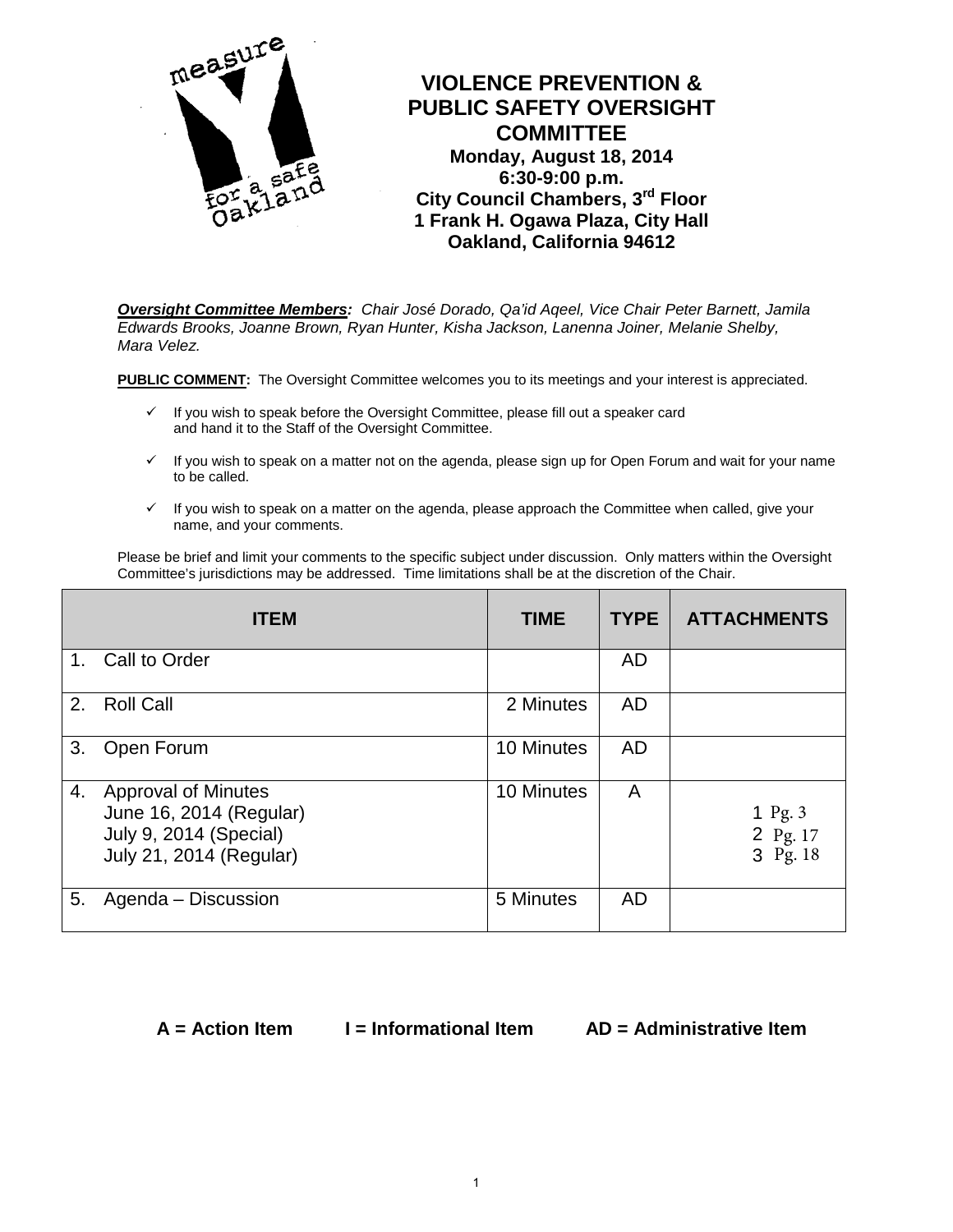|     | <b>ITEM</b>                                                                                         | <b>TIME</b> | <b>TYPE</b> | <b>ATTACHMENTS</b> |
|-----|-----------------------------------------------------------------------------------------------------|-------------|-------------|--------------------|
| 6.  | Coordinator's Announcements<br>- SARAnet Contract Update<br>-Tentative Meeting dates for 2015       | 10 Minutes  |             |                    |
| 7.  | <b>Report on Community Town Hall Meetings</b><br>(Joe DeVries)                                      | 15 Minutes  |             |                    |
| 8.  | OPD Presentation - How OPD is using<br>technology in solving crime (Deputy Chief<br>Eric Breshears) | 15 Minutes  |             |                    |
| 9.  | Discussion about information to be included<br>in Quarterly Reports from OPD & HSD                  | 20 Minutes  | A           |                    |
| 10. | Next Quarterly Report to Public Safety                                                              | 15 minutes  | A           |                    |
| 11. | Agenda Building                                                                                     | 15 Minutes  | A           |                    |
| 12. | Adjournment                                                                                         |             |             |                    |

 **A = Action Item I = Informational Item AD = Administrative Item**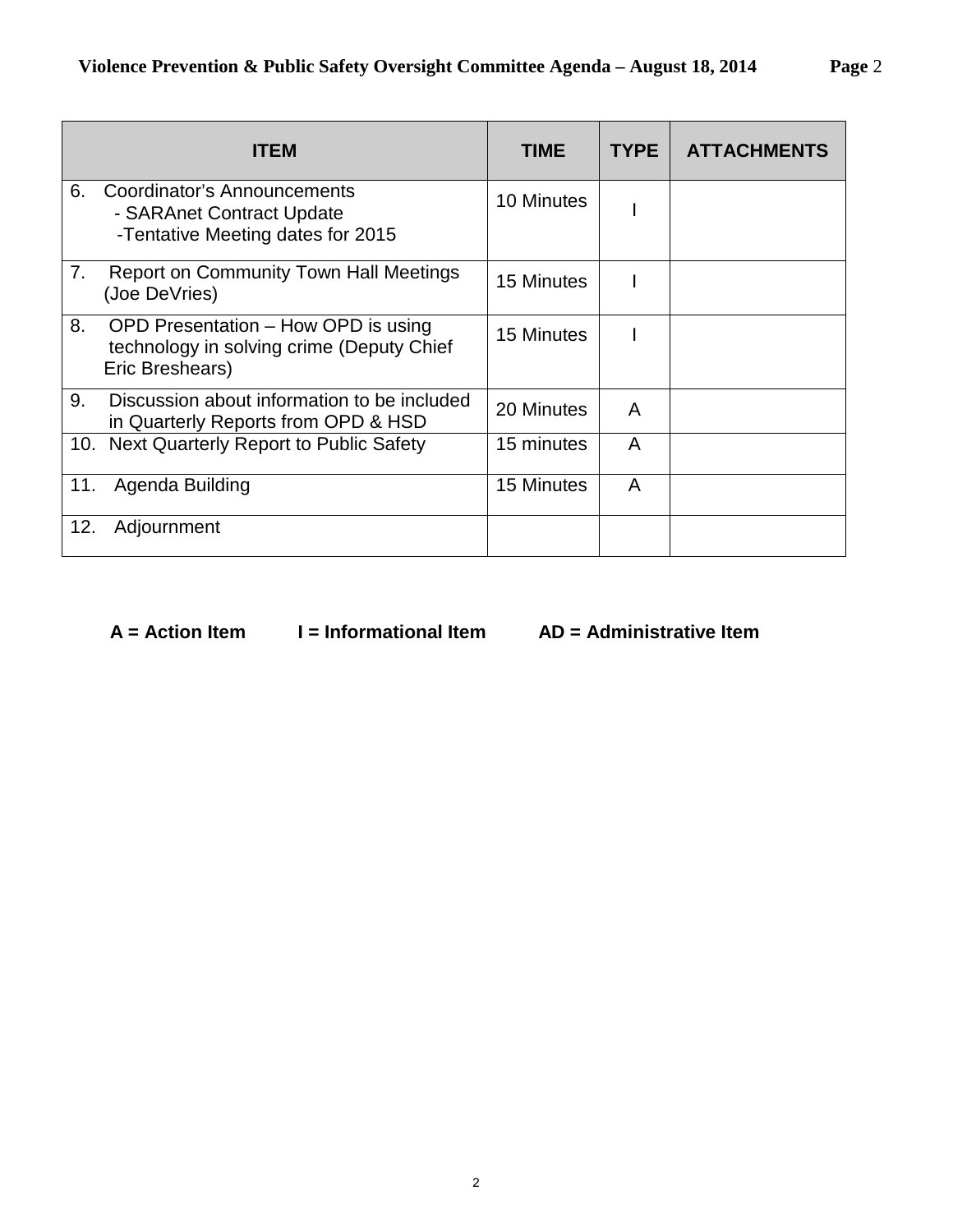#### **MEASURE Y OVERSIGHT COMMITTEE MEETING June 16, 2014 (MINUTES) Mark Dunakin Hearing Room, First Floor**

### **ITEM #1: CALL TO ORDER**

The meeting was called to order by Chairperson Dorado at 6:37 p.m.

#### **ITEM #2: ROLL CALL, ATTENDANCE, QUORUM**

- Present: Chairperson Jose Dorado Vice Chairperson Peter Barnett Commissioner Joanne Brown Commissioner Ryan Hunter Commissioner Kisha Jackson Commissioner Mara Velez
- Excused: Commissioner Jamila Edwards Brooks Commissioner Lanenna Joiner Commissioner Melanie Shelby
- Absent: Commissioner Qa'id Aqeel

#### **ITEM #3: OPEN FORUM**

No Speakers

#### **ITEM #4: APPROVAL OF MINUTES**

May 19, 2014 – Measure Y Oversight Committee Meeting.

Commissioner Brown commented that she liked the minutes and that they captured a good play to play.

A motion was made by Commissioner Brown to approve the Item. Commissioner Hunter seconded. **The Board vote was 6 ayes.**

#### **ITEM #5: AGENDA DISCUSSION**

Chantal Cotton apologized for the length of the agenda. At last month's meeting, many ideas were submitted, and we tried to group similar items for this meeting, tabling other items for July, which will be discussed at the Agenda Building item further along in the agenda.

Commissioner Barnett commented that he did not see an item that for the proposal for the new Measure Y, that was sent to the committee, and going to Publish Safety next week. Should be able to discuss views, raise some points that they want presented at the Public Safety Committee next week.

Chair Dorado noted this would be taken care of under Item 15 – Next Quarterly Report.

1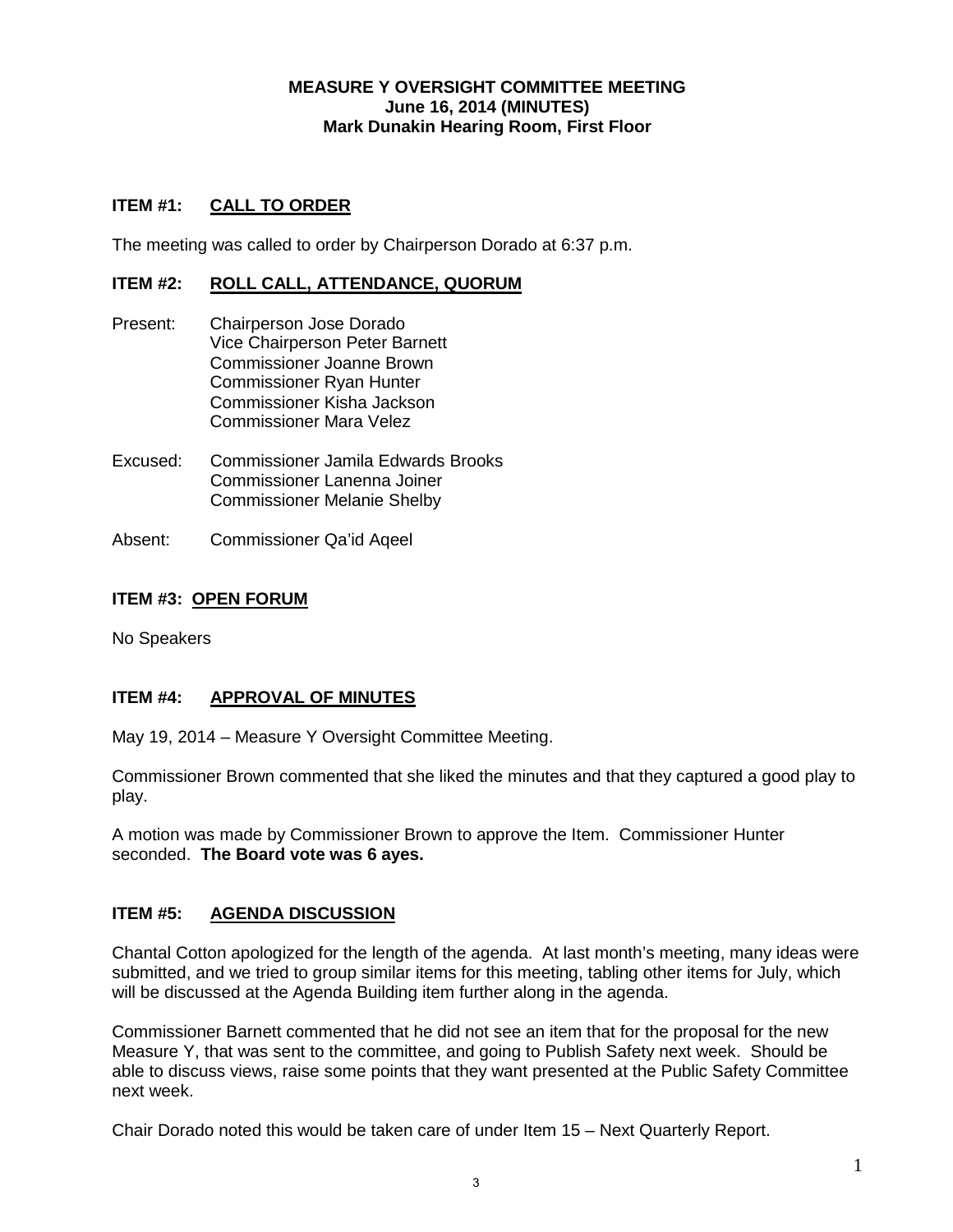Cotton also added that she will give a quick update on the progress under Item 6 on the agenda as well.

#### **ITEM #6: MEASURE Y COORDINATOR ANNOUNCEMENTS (Chantal Cotton)**

Draft language for the new Safety & Services Measure was published on June 13, 2014. She emailed all members a copy of this draft last week so you would have an opportunity to read and be aware of what is going on. Working on getting document posted to the city's website as this item will go before the Public Safety Committee on Thursday, June 24, 2014. Chair of the Public Safety Committee, Noel Gallo, is with us this evening. Thursday's meeting will be the first opportunity for the public at large to discuss the proposed language. Staff has taken everything into consideration that they have heard to date and believe they have come up with a pretty comprehensive draft. A staff report also accompanies the draft (which Nancy is currently make copies for commissioners). The staff report explains some of the areas that are open for people to discuss and to make sure that these are the items you want in the measure or what you don't want in the measure. Analyzing the options that they are aware of the about the minimum staffing questions as they went in to detail into the report of the option the we recommended as an administration and the other alternatives. I encourage you to review the draft and come out to the Public Safety Committee meeting next week. At the June 10, 2014 Public Safety Committee meeting at the request of Chairperson Gallo, stakeholders were invited to come and spoke on what they are interested in seeing and this was our response to making sure we have captured the language in moving forward.

OFD station statistics were included in your packet (Attachment 2) as a result from a request from the April Measure Y committee meeting. Commissioner Dorado requested a map of the city as to physically see where these stations are.

Update on SARANet is Patrick Caceres informed Cotton that the contract has been completed and they are in final negotiations as to details with future additions as to how they'd be addressed. The contract had been signed, but has seen emails from City Attorney's office which had a few questions. Progress has been made on finalizing this contract.

Commissioner Brown was pleased to hear of recent progress, but not happy that it has taken a year and a half to get to this point.

Cotton clarified that both Reggie Lyles and Brad Badelle share the position of the Mayor's Public Safety Advisor, the equivalent to 1 FTE. They have been asked to come to the July meeting, and make a presentation on what they do.

Commissioner Brown would like a written report prior to their presentation that addresses how the Mayor's office is ensuring they are spending the monies correctly; what the job description for the Public Safety Advisor position is; what are the goals set for this position; what activities are connected to this position. How do you evaluate if goals have been met. She would like this information on these items for both current and past personnel.

Commissioner Velez commented she would like to request performance narratives from employees performance reviews (nothing confidential) that addresses the activities associated with this job.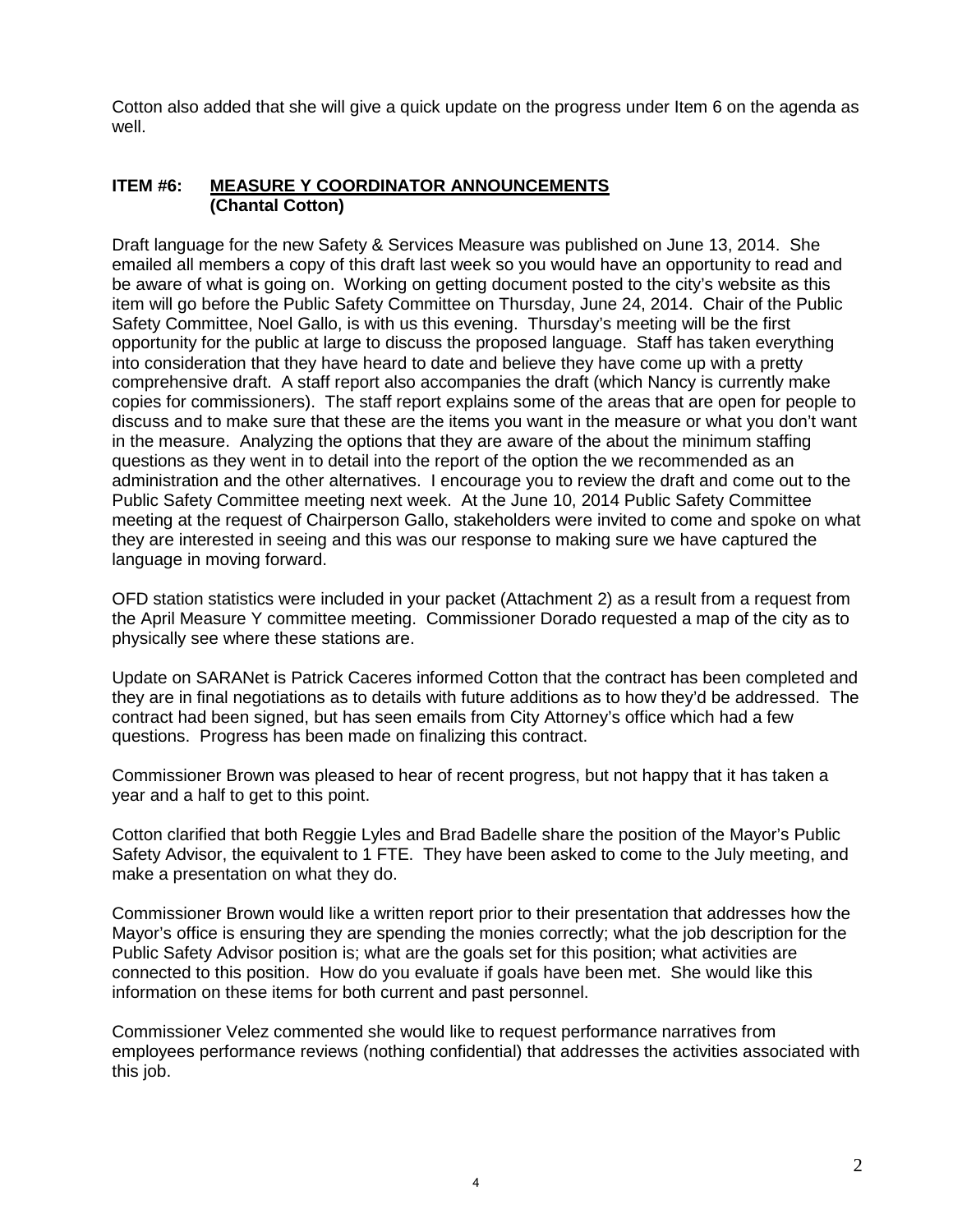Commissioner Brown agreed, but would like to see how this position has evolved over the last few years from the Re-entry person, shifting to the Ceasefire position to where we are now as well as from department to department shuffling. It's been a moving target for years.

Chairperson Dorado wanted to clarify that Commissioner Velez wanted a job description, but Commissioner Velez reiterated that not only did she want a job description of duties and activities, but documentation as to how they performed these duties/activities.

PSO Report (Attachment 3) OPD requested additional time to address Chair Dorado's requesting two additional columns showing total number of hours in a pay period, and which beat they represent.

Commissioner Hunter asked if overtime was being charged to Measure Y.

Nell Taylor, Fiscal Manager for OPD addressed that overtime is being charged to Measure Y for related activities, extension of shifts, community services meetings.

### **ITEM #7: NCPC PRESENTATION: Andrew Park**

Co-Chair of NCPC 17 Bella Vista, East Lake & upper San Antonio (near Highland Hospital facility) Report from the street: people, priorities, partnerships, and PSO consistency.

**People:** Had visited numerous NCPC meetings and found that they were small dedicated groups of people (10-15), which were very effective with what they did, but didn't necessarily represent the neighborhood, but you could tell they didn't know else what to do. Burnout happens. Generally, when this happened, some NCP's merged and he encourages people not to merge their NCPCs, as the focus will no longer be serving your group. You can form steering committees to set priorities for PSO. People aren't just interest in fighting crime, closing down drug houses and liquor stores. They want to do community building by working on the tone and feel of the neighborhood.

*Priorities*: Once voted on the priorities are given to the PSO of things to work on. When concerns are brought up in other neighborhood, this attracts more people into the NCPC, which then they can present the issue to be considered as a priority for the PSO.

**Partnerships:** By utilizing the resources in their area: small businesses, parks and recreation, schools and nonprofits, they have doubled their attendance at meetings for to 30-40. They are working to do better with the faith-based churches, etc. They have an online format where they usually communicate with members of the NCPC. They may night attend the meetings, but are keeping informed as to what is going on.

**PSO consistency:** They are better now that they have the same person as to previously when they would switch out every 3-6 months, 12 months, to 24 months has made a huge difference. Gave credit to PSO Keden. Responds quickly to citizens' concerns. Provides group with crime statistics in the area. Pleased when he can report, crime is down or suspects in custody. Working with NCPS in stopping retaliation shootings, shutting down drug houses by engaging with nonprofits and churches supporting our families in the area to get involved by reaching out to the Captain in our area and talking with investigators. With this involvement, we have seen an increase in families coming outside once again enjoying the neighborhood. Consistency in the Sergeants who oversee the PSOs has also been beneficial as the PSOs need to change out frequently, the Sergeant remained in place, long term solutions were able to be continued even though the PSOs changed out. As our PSO changed, we always knew Sgt. Holmgren knew exactly what was going on.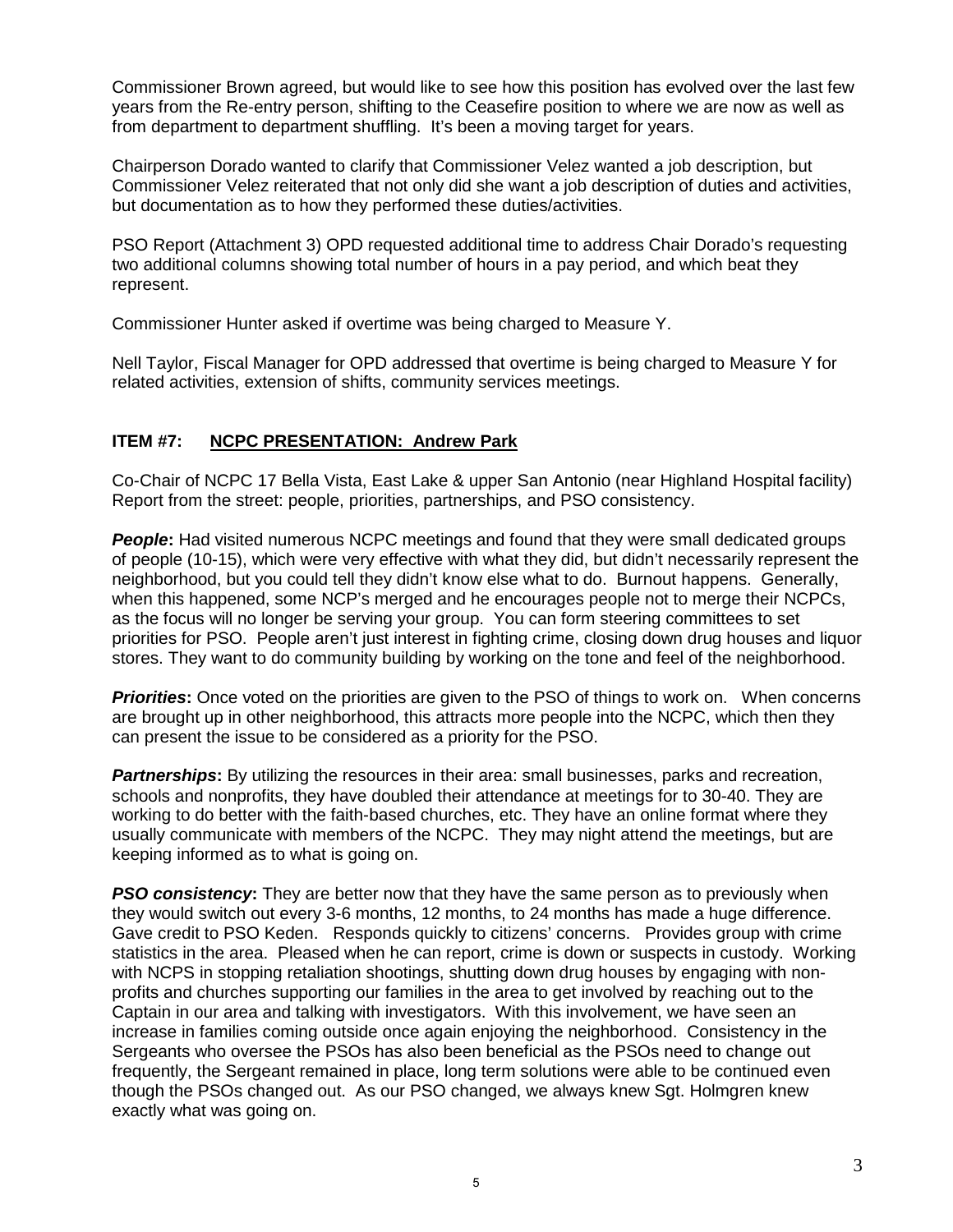Commissioner Brown was overwhelmed and impressed with the success of the NCPC. She asked if we can clone what you've done with the rest of the city! Glad to see that although they had a small effective group that they had a bigger vision of involving more people through community building who have a role and feel important.

Park gave an example of a meeting that had about 10 the single moms, who had all lost sons to violence over the past decade, who shared stories of their loss was really powerful. The mood changed from blame to compassion. Building long term relationships sometimes is more important than solving crime issues at meetings.

Commissioner Velez asked Park if he could elaborate on how he partnered with other NCPCs in providing them with technical support. And how to replicate this for other NCPCs.

Park gave example of how community policing is working for the community. It referenced an incident where juveniles vandalizing the park. It was a defeating blow to the community. Instead of putting them through the juvenile justice system, they engaged with the partnership with Peter Kim, who was able to identify the offenders, where the wrap around strategies worked in that they involved the youths in community service and each student wrote a letter of an apology for their actions.

When you see that more moms are out walking with strollers in the neighborhoods, more families going to the park, families are coming out to engage with one another, as the fabric of the community are changing, people are building off of dreams and vision, not fear.

Commissioner Dorado asked how he felt city-wide how to engage all NCPCs to connect with one another; and what he felt about how Don Link with regards to sector captains.

Park said he would love to get to the point of having sector captains, but obstacle of trying to organizing parents is difficult when you are in competition with PTAs trying to engage the same population. They have formed more a steering committee that they can engage with one another via emails, and then coming together at the monthly meetings. The success is after the meeting with all the networking that happens with each other and interactions with the NCS and the PSO.

Doesn't have more thoughts on the how to engage city-wide NCPCs in working together. Looking for others to take the charge, but is willing to support. Recognize other groups that are not official NCPCs. Trying to make work, with what's going on.

#### **ITEM #8: UNITY COUNCIL PRESENTATION**

Sofia Navarro, COO explained that Chris Iglesias, the CEO was unable to attend this evening. Navarro also introduced Rocio Perez, who oversees the Oakland Unite segment (OYE – Oakland Youth Engaged) and Jasmine is a Counselor is the program. Unity Councils is located in the Fruitvale district and receives Measure Y Funding. Unity council is a 50 year non-profit organization. Presented a power point program that identified they have a wide spectrum of programs from economic, social and neighborhood development. Provide services for infants to seniors. They also have a One-Stop Career Center enabling adults as well as the youth services in looking for employment opportunities. Through the Boys to Men of Color initiative, they are currently working with Bret Harte Middle School, Skyline, Fremont, Castlemont and Unite for Success Academy.

Perez focus is with providing education support for student and families, job readiness and opportunities, and cultivating positive activities to promote leadership and civic participation. Encourage the youth to give back to the community.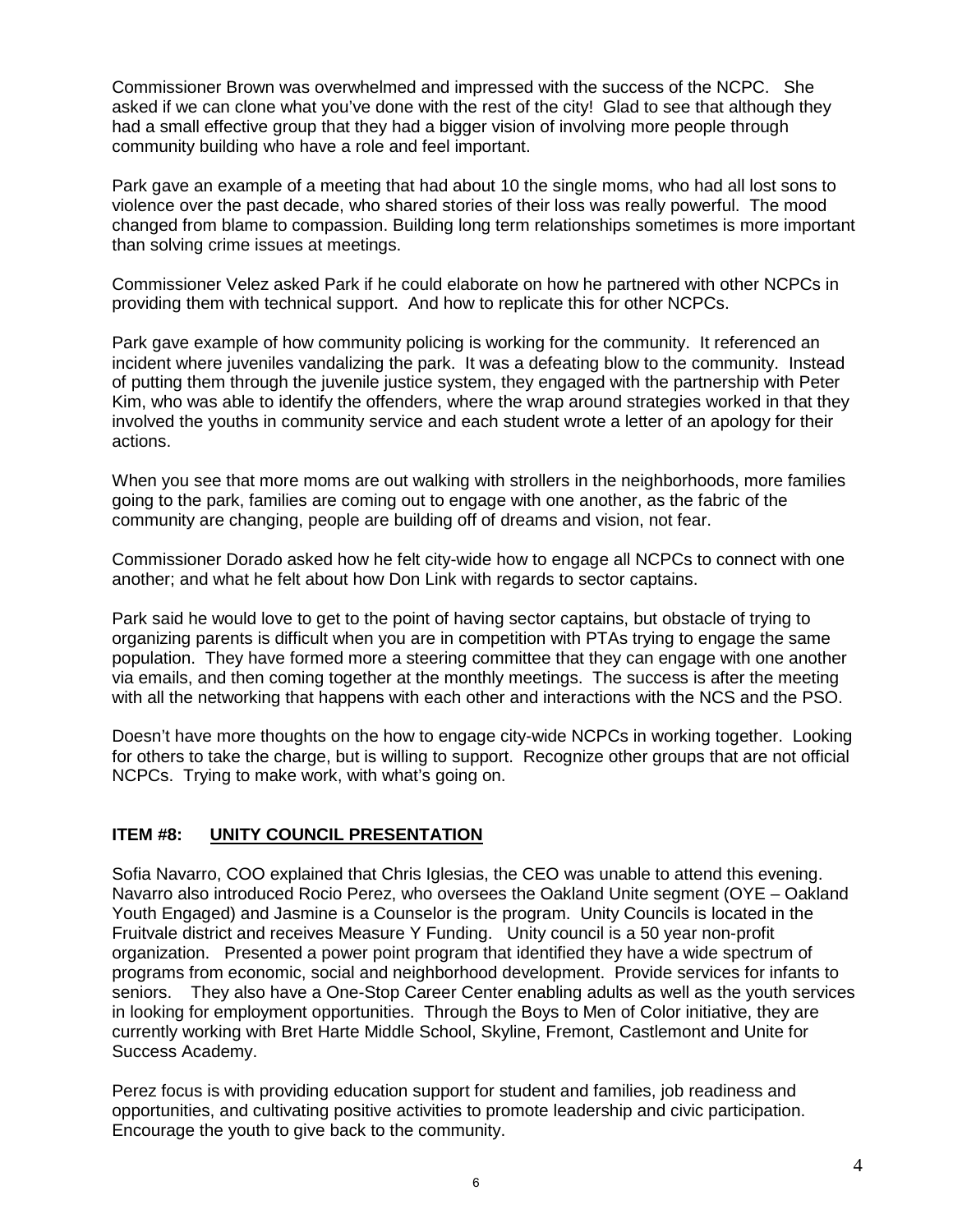Target age is 14 – 18 Oakland residents who are in school. Target population is youths who come from foster care, probation and any referral made by Oakland Unite.

Based on the number of youth they were required to serve, they modeled a program that would engage the youth for 31 hours a month through Case Management, Community Service, Education and workshops. In return they would receive a stipend of \$125/month.

Challenges to the program included time commitment from the youth and a competing local agency that paid more. Youth who left the program, went to the competing agency, and some also were hired by businesses, which was a good thing as they transitioned into employment.

They then reorganized the program to an internship based model which the youth were involved in a 6 week intensive boot camp (professionalism, communication skills, etc.), case management and education. Youth were then placed in internships where they were required to work 12-15 hours a month. Based on funding they were still only able to offer \$125 a month stipend.

Again, they regrouped and are now offering a newer model that consists of a 3 week boot camp, case management and education components. By condensing everything into a shorter time frame, and offering the full \$1,000 stipend, this is now attractive for students to sign up for. We now have 17 applications for the summer. The goal was 15.

They now report back to our program officer as part of their contingency plan.

The Oakland Unite funds allow them to leverage OFCY funds so they really like it.

Juan Reyes, student intern stated he likes !OYE! Unity Council demonstrated that he could be professional and do better. He is proud to be there. He is not yet working with other kids. Has been in the program for about 5 months and tells his friends about the program.

Commissioner Brown asked if he was mentor other students and Reyes said he was not. It was clarified that he was in his first year of the program. Second year allows them to be mentors.

Commissioner Jackson inquired about the age range. Navarro stated the age range is 14-18.

Commissioner Brown stated she was troubled about the unity council program challenges that she heard about before. Doesn't know where this model is going to go, but she wants to make sure the public funds will be used properly and will work. Will your summer program become a yearlong program?

Perez explained that they want to replicate the model (2.5 month program) throughout the year and then use the second year students as mentors. They are looking for other partnerships to leverage other grant opportunities. They hope to serve 32 youths in the first year.

Commissioner Barnett asked how long has it been operating? What is your goal for the youth? Are the internships in place that allow for career or educational growth?

Navarro responded that 2 years with this rendition along with the new version of it. That the students get the job readiness skills they need to get employed and/or go to college and be ready for success. Our goal is to give them the work experience. She referenced the opportunities available in-house through their Health Care Sector Career initiative and the One-Stop Career Center. They try to match the youth according to their skills,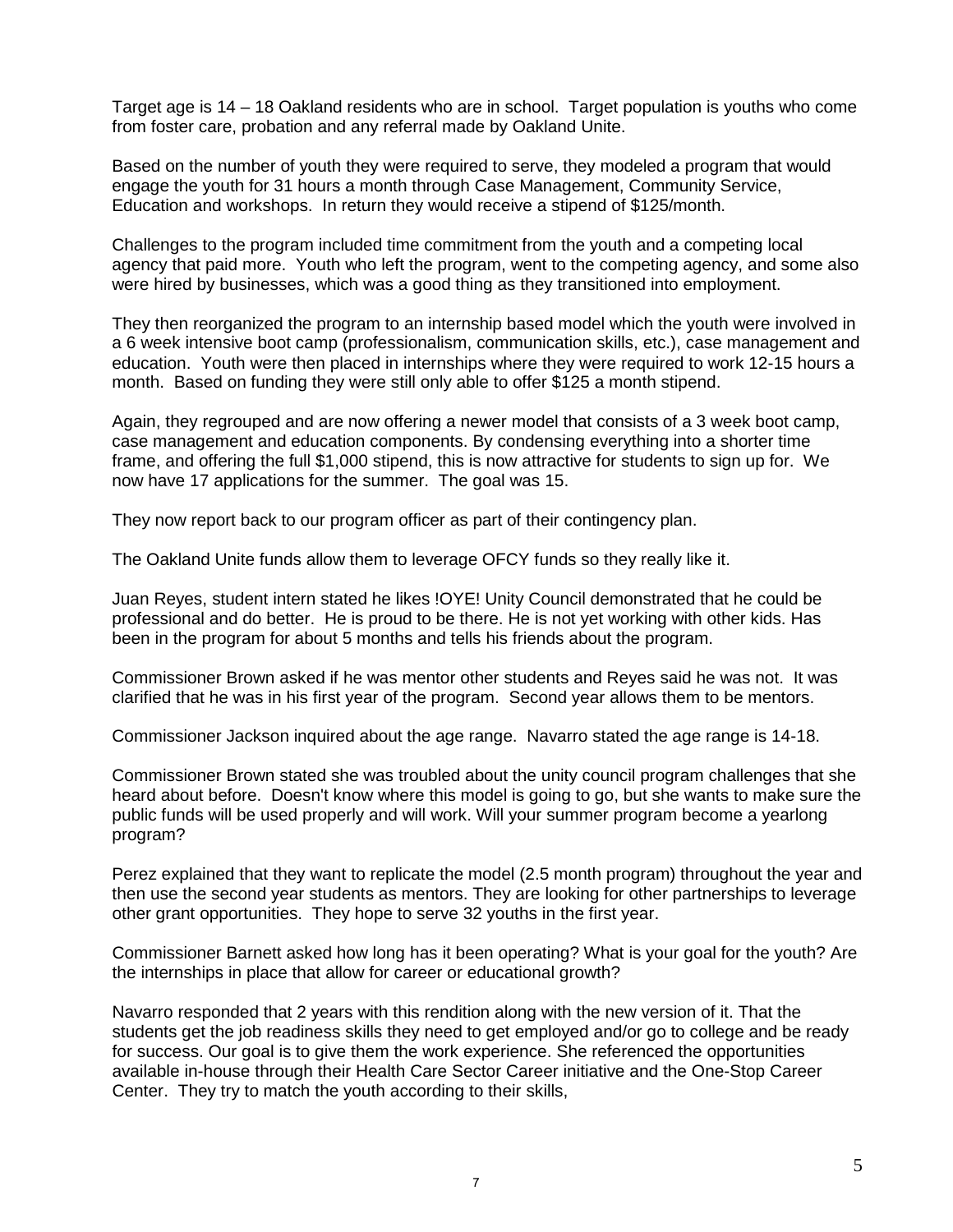Commissioner Jackson stated she works with Children's Defense Fund and is glad to see all the good work you are doing in Oakland for the youth.

Chair Dorado wondered if your program connects at all with the Latino men and boys project.

Navarro stated that the Unity Council had worked with some of the youth, but none of them are involved in the internship program, as those youth were not eligible. They also work with the Ella Baker Center.

Chair Dorado if they work with the unions? Navarro said they have not, but if you had contact, they are interested. Chair Dorado has contacts.

#### **ITEM #9: REPORT FROM PUBLIC SAFETY COMMITTEE PRESENTATION 5/13/14**

Commissioner Barnett read the MUOC document. The committee had also ready the report which was gratifying. He was asked why certain members had abstained on some of the recommendations of the document, but he couldn't recall. He thought more members were going to be in attendance, but they didn't show. He was asked about the Fire Dept. absence from the recommendation. He replied some members felt that the Fire Dept. had not done the mentorship aspect of which was required thus they were just reacting to that.

He stressed the fact that if we make recommendations, they are paying attention to them as well as what is going on in our meetings through our minutes.

Commissioner Hunter added he believed the abstentions were from two (2) of the newer committee members who were attending their first meeting and Commissioner Shelby who had been absent several months while the committee was putting together the report. It did not reflect a widespread disagreement of the content by the committee. Just that those who abstained hadn't been part of the development of the report.

Commissioner Velez recalled the same. She also added that she believed Commissioner Shelby had expressed her support of having OFD in the recommendation, and in addition to her absence from prior meetings was also making a statement by abstaining. Most of the discussion was centered on a violence intervention and prevention measures, not just a public safety program, which is a more targeted at the concerns of voters.

Commissioner Jackson stated that she had abstained for the very reasons that Commissioner Hunter had mentioned.

Commissioner Brown added this committee had questions on the intended use of the money used for OFD and whether that was consistent with the actual use of the he money related to mentoring and other objectives.

Chief Reed spoke that she wanted to make sure we are clear on the message sent to the public. The \$4 million did put 2 engine companies back in service. These funds were not at all related to the mentoring. The mentoring program was to be by individual volunteers. She is making clear that the mentoring was an unfunded mandate, and that no monies were diverted from providing a mentoring program to be used in putting the engine companies back in service.

Chair Dorado added that his understanding was that the \$4 million was to do 3 things: keep stations open, expand the paramedic program and add mentoring. There weren't any specific allocations for each, it just that that's what they expected to see.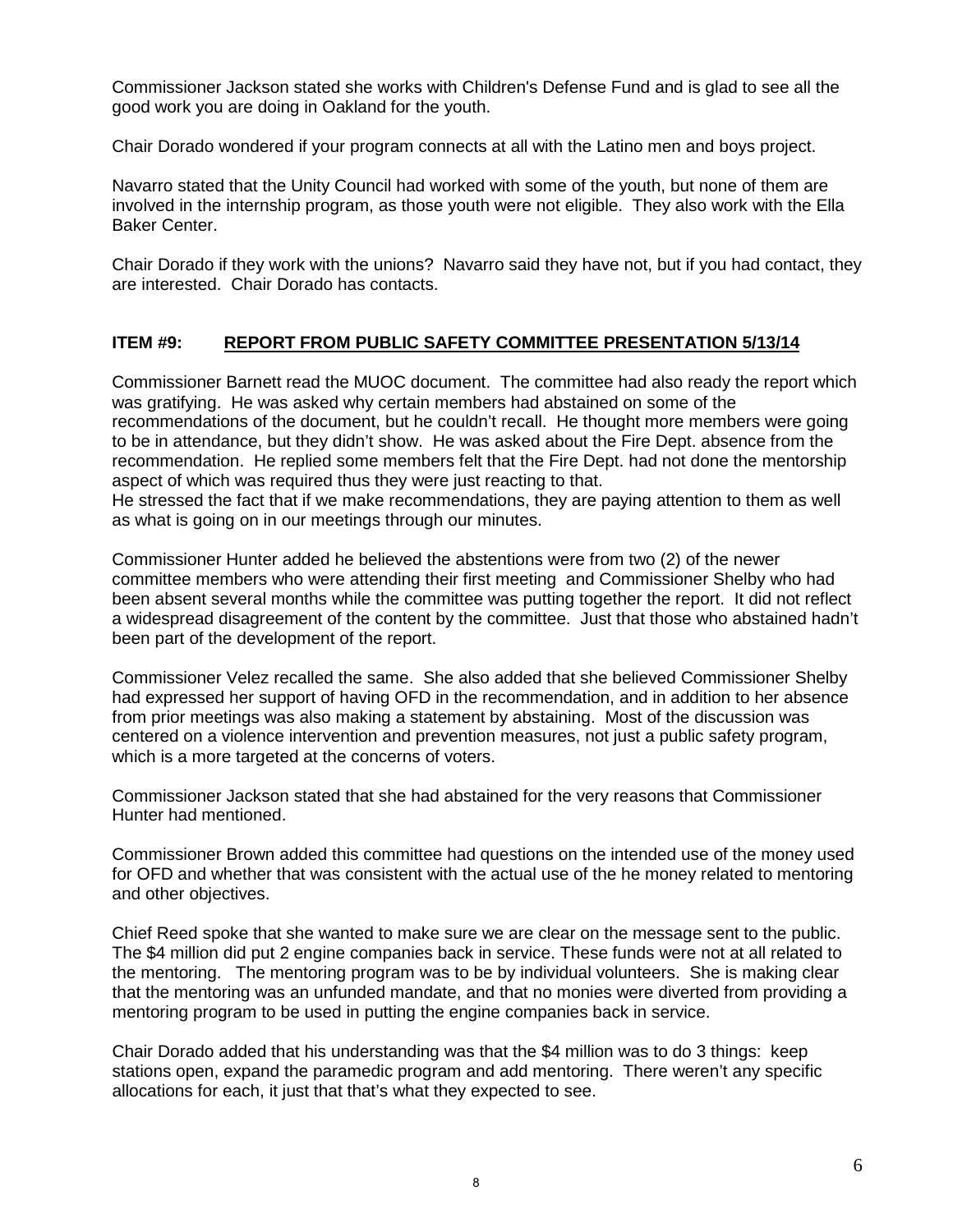### **ITEM #10: OPD REVENUE & EXPENDITURE REPORT**

Nell Taylor, Fiscal Manager for OPD read the report provided (Attachment 4). Commission Hunter commented that OPD has had a hard time spending down all Measure Y funding. Are we able to do so this year?

Taylor replied yes for this year's allocation, but maybe not the prior year's carryover.

Commissioner Hunter also asked if there is plan in place as to how to spend these funds?

Taylor was unsure as she just joined the Fiscal Office for OPD. They also just hired a new staff person who oversees the reconciliation of the Measure Y Funds being used.

Commissioner Velez asked what if there isn't a next year, and Taylor said that will be the next report presented by OPD Deputy Chief Downing. The carryover funds will still be in the next fiscal year for spending starting in July.

Ryan is pleased we are charging overtime to Measure Y. How much of the training and equipment is used for training versus equipment?

Taylor referred to the attachment 4 under the narrative that category for Travel and Education reflects training for the PSOs. Equipment is listed separately.

Commissioner Brown asked what about national community policing conferences? Professionalism is key and they learn more going out sometimes.

Taylor reported it was the 24th Annual PSO Conference and they sent about 4 PSOs to that. She will follow up with more details about who went to which conferences. Not all conference were local.

Commissioner Barnett had a question relating to Attachment 3. Do the hours include all training or just time on the beat?

Taylor noted is all, not just in the beat.

Commissioner Jackson asked if any training conferences were related to diversity. Taylor noted that Tools for Tolerance, and Cultural Diversity were.

Chair Dorado asked if the computers go to the PSOs and if so how many?

Taylor was unsure of how many, but yes, they went to the PSOs.

Chair Dorado requested a meeting with Taylor and the new staff person who is working the on reconciliation of the Measure Y to go over the details of the budget.

#### **ITEM #11: OPD REPORT ON IMPACT OF FUNDING**

Impact would be we'd lose 50-60 officers with no measure funding. Impact command wide. It would affect the community policing program. They value community policing so they would try to keep it but, it will be reconfigured, to what, can't predict. The success of community policing this year is clearly dramatic.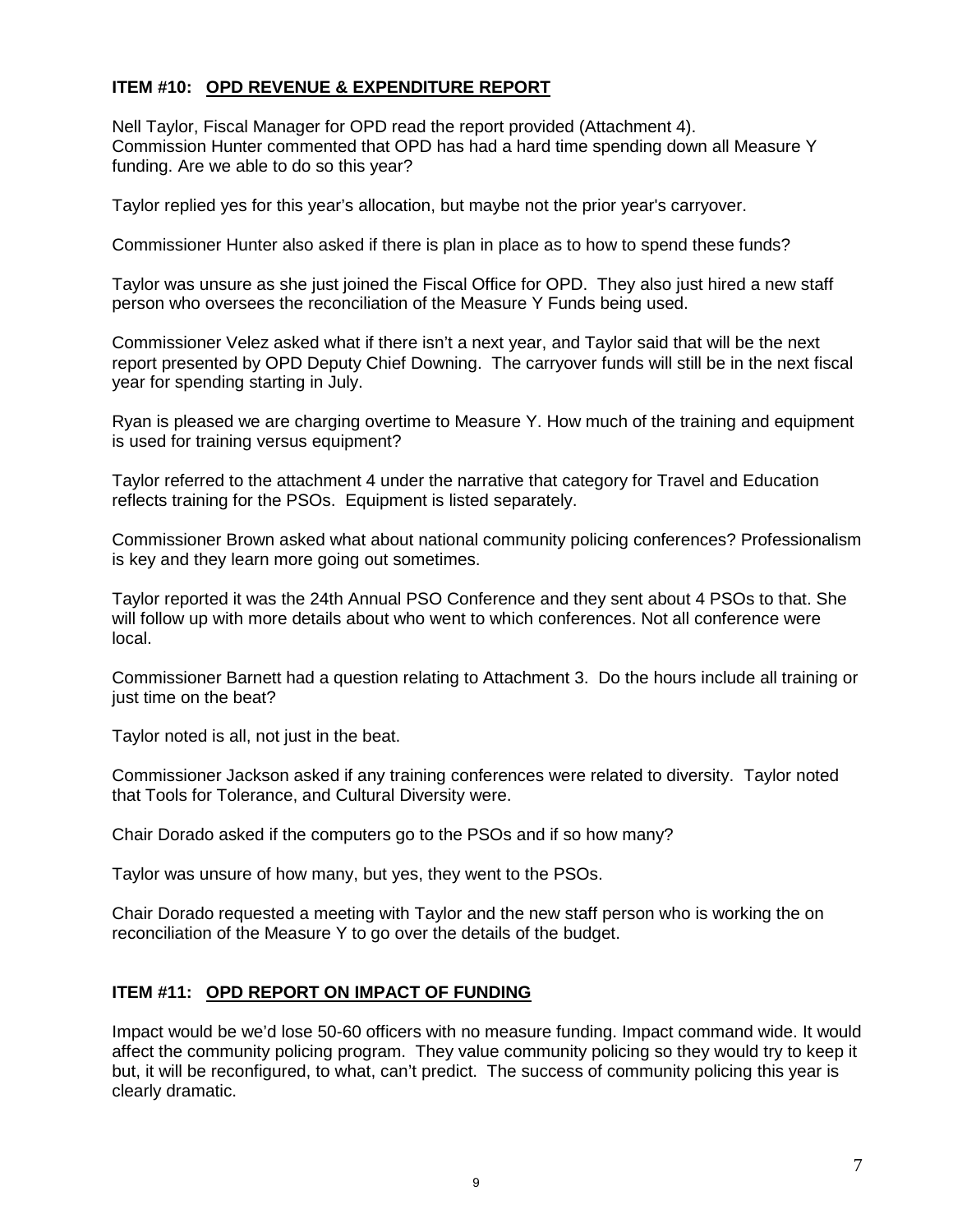Homicides are down14%; Shootings down 27%; Robberies down 35%; Burglaries down 13%; Stolen vehicles down 9%. We are down in almost every category.

The partnerships are vital. CRTs are also critical and would be impacted by officer's need to be pulled for calls of service. We will have to plan based on what happens in the November ballot. Barnett was pleased that tone in Attachment 5 is different from your presentation. Doesn't want OPD to give up on the program just because we no longer have the funding services.

Downing it will be difficult in reconfiguring of duties to incorporate community policing will impact the officers, and it is a service we do not want it to go away.

Commissioner Jackson what time period does this reflect these percentages are down?

Downing noted it reflects the same time period as last year (January  $1 -$  June 13) Statistics are numerically compared. We can gauge our progress. To see continue reduction on top of reduction already for the previous year is tough to accomplish. A lot of factors involved including data driven decision making, putting to cops out in the right place at the right times.

Commissioner Jackson asked with regards to losing funding and with crime percentages being down, how will this impact percentages in solving crimes by labor as opposed to equipment.

Robberies for example are down, because of the excellent work of investigators, that the offenders are now incarcerated, so they can no longer commit these crimes and that they are able to connect them to many more robberies than the one they got arrested on. We are watching and tracking them currently.

Homicide solvability rate has increased, we are solving them more quickly because homicides are down and the investigators have more time to work on solving cases.

Commissioner Hunter asked if you can comment on if OPD drops by about 10%, what the impact on Operation Ceasefire and ability to comply with the NSA (Negotiated Settlement Agreement).

Downing reported NSA will not be impacted by Measure Y. We continue to make progress and hope to be in full compliance by the end of the year. Operation Ceasefire will have some impact as it is far too successful to abandon. Have a lot of stakeholders involved.

Commissioner Hunter asked how the ripple effect may impact the department, not just from the loss of the PSO officers.

It will affect the entire department. Major adjustments will be made across the department.

Commissioner Velez reiterated the need of PSO consistency which is key for relationship building. PSO program is needed.

Commissioner Brown asked if OPD recruitment be waivered if the measure doesn't pass.

Downing didn't believe so. OPD attracts those want to be challenged and get involved in a professional, diverse law enforcement agency.

Commissioner Brown wondered if the Measure Y funded programs no longer existed, would the affect recruitment?

Downing stated we are still a large agency, with a variety of departments that will continue to attract candidates whether or not Measure Y funds existed.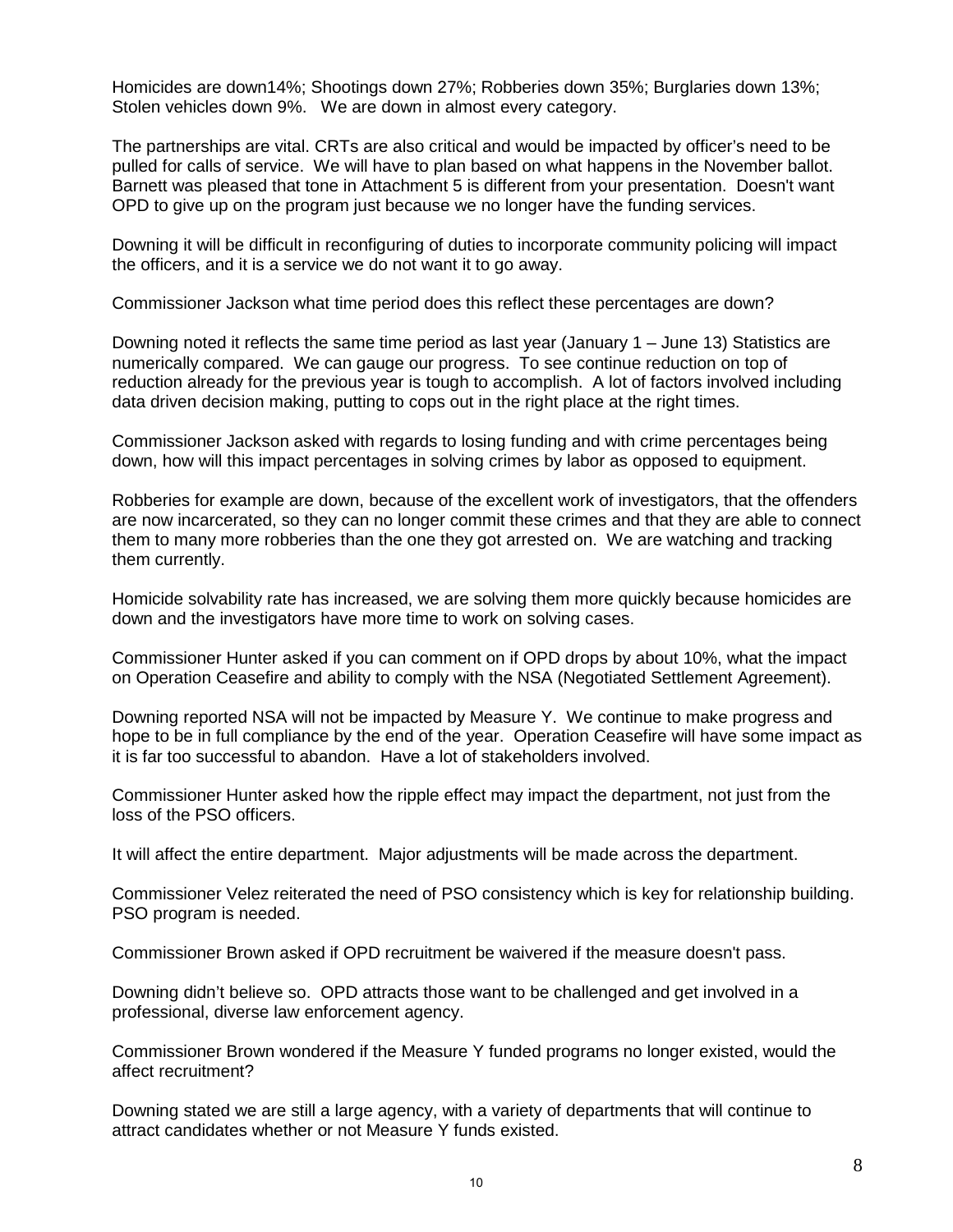Chair Dorado gave kudos to OPD for stepping up to the plate. Wanted to understand the new working with regards to community policing that the PSOs still respond to calls for service?

Downing hasn't read it yet, so he can't comment on the exact wording. He also gave an update on SARANet that they have been working with RDA for a while in anticipation of the contract signing. They have also helped with some training how to use the system.

Sgt. Richard Nevins is an Oakland native and in 2009 worked as a PSO officer and is now a Sgt. overseeing PSOs in Area 1. He also served as a CRT and Operation Ceasefire. NCPCs have a pulse on the community. It's a special relationship the PSOs and NSC have with the community especially for Intel. That information is then shared with other departments. Success was evident in Sobrante Park in solving a murder.

Commissioner Brown thanks him for recognizing the work being done by the NCPCs and how the information that they bring is valuable and can assist is solving crimes.

Sgt. Nevins agreed the community is our best tool as far as solving crimes.

Chair Dorado commented that the quality and quantity of information OPD is receiving is growing by the direct relationship between the PSOs and the community.

Downing mentioned that the NSCs are moving back over to OPD. But will physically stay downtown. He emphasized that the NSCs wanted this.

Commissioner Barnett recalled that the NSCs jobs weren't any easier by the change.

Downing said they are just taking over administratively, and that they physically will remain where they are now.

Commissioner Dorado requested they meet with respect to the NSCs.

#### **ITEM #12: HSD IMPACT FUNDING**

Peter Kim, Manager of Oakland Unite will summarize from Attachment 6. Clearly if Measure Y was not reauthorized, it was cause a restricting of the Human Services Department staff. Services would be impacted, in a negative way, but the city would take action to take ensure that some type of violence prevention programing continued, but definitely jobs would be lost.

Long term consequences regarding programing a specific area they were strong was in the overall coordination in the agencies the funded along with the institutions the partnered with OPD, Probation and OUSD It's been 9 years in strengthening these relationships. With changes, it could result in rebuilding and restructuring these relationships.

We currently fund 25 agencies. The larger institutions like Alameda County, OUSD, aren't going away, but the impact will be hard for the smaller grantees, as these funds are a significant portion to the overall budget, but the majority of the grantees will continue on as they were chosen for strength, history and longevity in the field. Doesn't want to paint a dismal picture that they would all fold. They will all most likely face restructuring of their services, and they will need to find they will funding through other means.

Seed money provided through Measure Y has already leveraged additional outside funding to many of these agencies.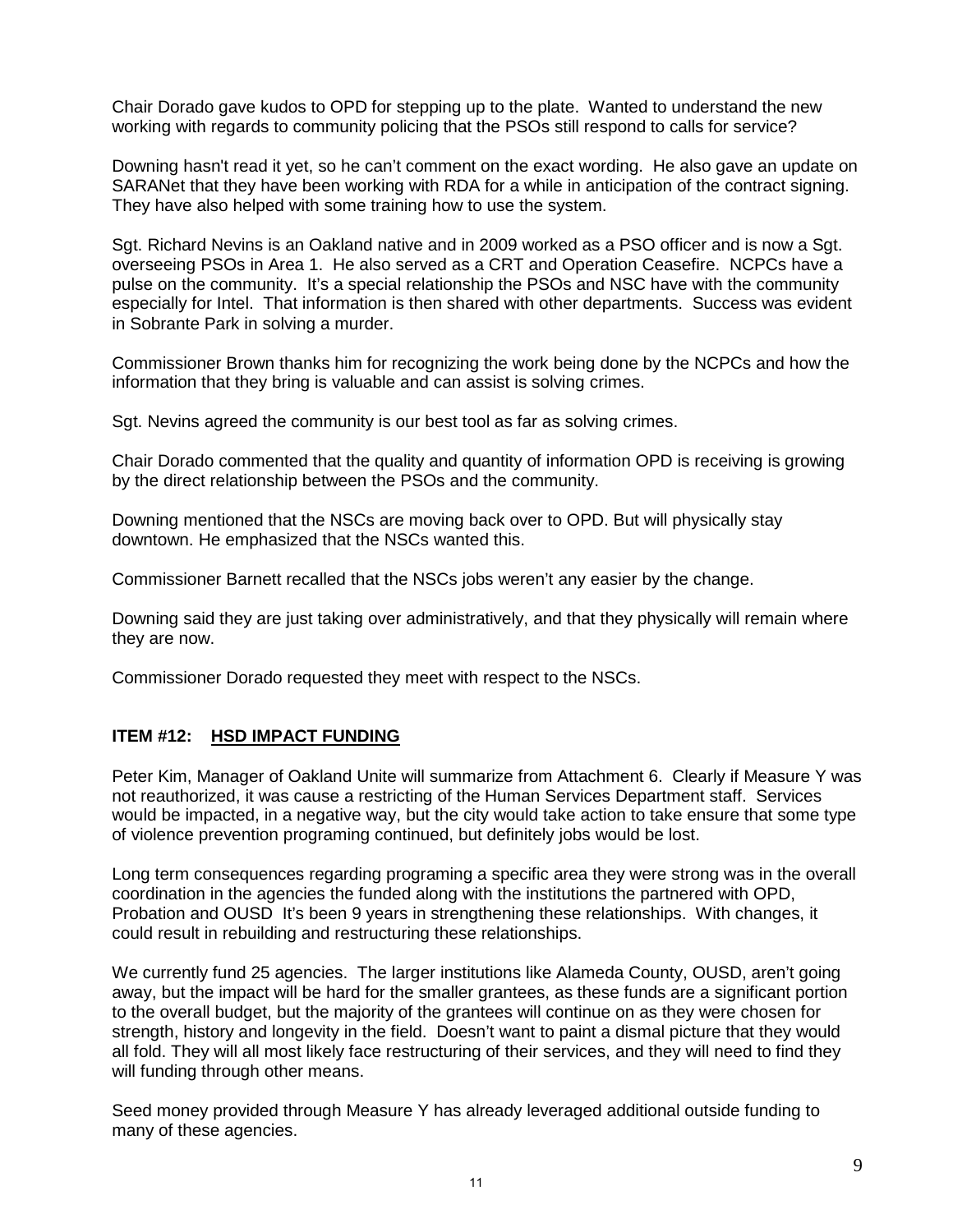### **ITEM #13: MEASURE Y FUNDING PERCENTAGES TO AGENCIES OVERALL BUDGETS**

Kim reported that if you take away the five bigger agencies and two that are very small (under \$50,000), that leaves 18 agencies. The funds received from Oakland Unite vary between 10-20% of overall operating budgets.

Commissioner Brown complimented Kim on his report as it covered exactly the information they requested. Hopefully, this information is available to the public.

Commissioner Hunter commented on how if the Measure Y fund were gone, 10% is also the number of officers that would be reduced as well as the other grantees loosing 10% of their funding. He requested if you do another reiteration of this report that you would include the actual figure for the leveraged funds. He also wanted to know his take on the Ceasefire program,

Kim reported it is a new policing approach. It is balanced by the strategies of the social service aspect. The significance success of this program is involvement of OPD, the community and social services support. Losing any part of this dynamic would be significant.

Commissioner Velez also wanted to thank you for the clarity of your report, not only as what is currently happening, but what impacts will happen should Measure for funding violence prevention and intervention initiate didn't pass. Also, she wanted to thank him for presenting at her NCPC meeting.

Commissioner Barnett asked regarding the \$15 million leverage funds what time period does that reflect? If you were to lose the Measure Y funding, have you made decisions as to what programs would be cut and what criteria would you use?

Kim replied that it represents the last 6 years. They have not begun that process of making decisions to if funding goes away. They are hopeful, this won't happen, but if they do, then hard decisions will be made. They are hoping the Council will allow the carry over funds be used toward a ramped down plan, they may possibly like to be used in guiding other agencies in how to obtain other funds, and possibly continuing to fund current services. But ultimately it will be the Council's decision on what programming they would like to see continued.

Commissioner Hunter commented that he would like to see these impact reports included in the quarterly as well as Kim and Downing to present these to PSC for further discussion as well.

Chair Dorado would like to how much the city has been able to leverage through Measure Y as well as the other agencies over the past 10 years.

Peter Kim also gave more details on the Andrew Park story of the kids in the park.

#### **ITEM #14: OAKLAND UNITE INVOLVEMENT WITH CITIES UNITE**

Attachment 8 contains the details.

#### **Public Comment:**

Councilmember Gallo thanked the members for the work they do. He's learned a lot about the measure by sitting here. Asked MYOC members to come to the next Public Safety Committee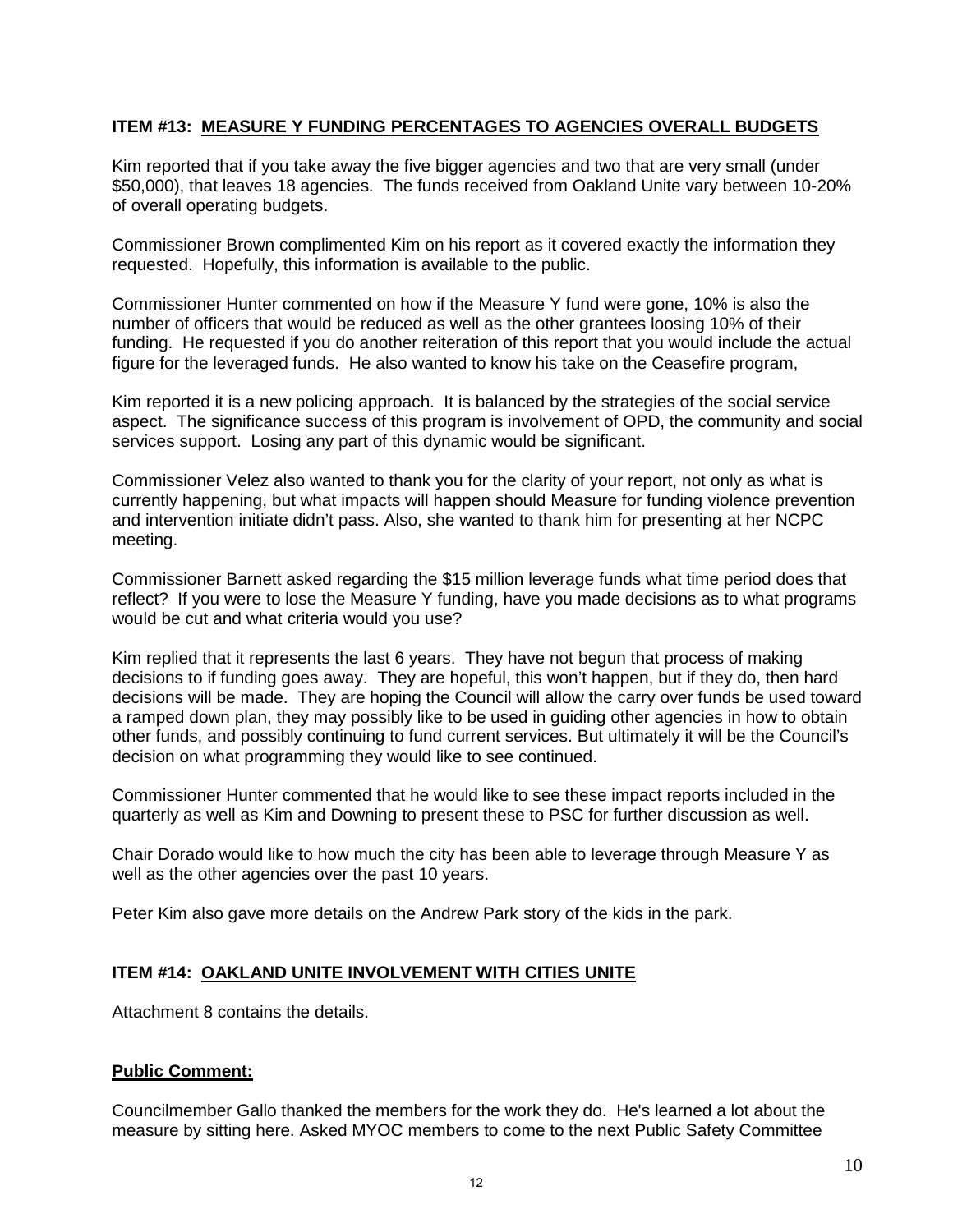meeting to come and support the measure and to talk about their experiences as an Oversight Committee. Show how we can we be better and strengthen the Oversight Committee on the next measure to be more effective and at the same time hold us more accountable. Discussions have gone back and forth over structure of the oversight and the authority the new committee may have.

### **ITEM #15: NEXT QUARTERLY REPORT**

Commissioner Barnett also wants to include a report of what MYOC has been doing by including presentations they have heard to show the data on which they base their recommendations to show that they know what they are talking about.

He noticed new membership requirements, that had not previously existed and he feels like it presents a conflict of interest for members who are on the committee and working in one of the programs and also it doesn't really represent the community. Instead it is a subset of the community. He trusts council will do the right thing in nominating people who have some knowledge of what is going on. Would like this to be addressed in the quarterly report.

Commissioner Brown agrees that the qualifications are definitely is a conflict of interest. It would not be a good representative of the community.

Commission Velez also agrees again. She would like language that states that the composition of the committee cannot include recipients, etc. wants membership to reflect he community and a conflict of interest would not be allowed.

Commissioner Barnett made a motion that MYOC suggest to the Public Safety Committee that the language in the Measure include a provision that any conflict interest or potential conflict of interest would disqualifies nominees for a membership to the oversight committee. This will allow for better oversight and more teeth for the committee.

Motion seconded by Commissioner Brown. Commissioner Jackson believes that Form 700 that we sign that we are not directly benefiting from the work we do. Connections can be made on many different levels.

Commissioner Hunter also commented number of legal protections in place. It's not a matter of what is in the Measure but the law as such that you would need to recuse yourself from any issues in which you have potential interest. He doesn't believe it is necessary or helpful to note that in the ballot language.

Commissioner Brown doesn't agree. The ordinance needs to recognize the concerns the public has had with regards to lack of accountability.

Cotton recommends that if you are sending a report to PSC be specific in your language which will assist the PSC while pontificating over the measurer.

Commissioner Hunter we should vote on the motion, but should put item on the agenda for further discussion. What is the timing for this to go to the Council?

Cotton reported that the Public Safety Committee Meeting on June 24, can be sent to full Council during any one of the scheduled meetings in July (July 1, 15, 29) and they could vote at any given time. Vote needs to happen before August 8, as that is the County's deadline. We still will need to for Auditor, City Attorney and City Clerk to get everything completed to meet the County's deadline.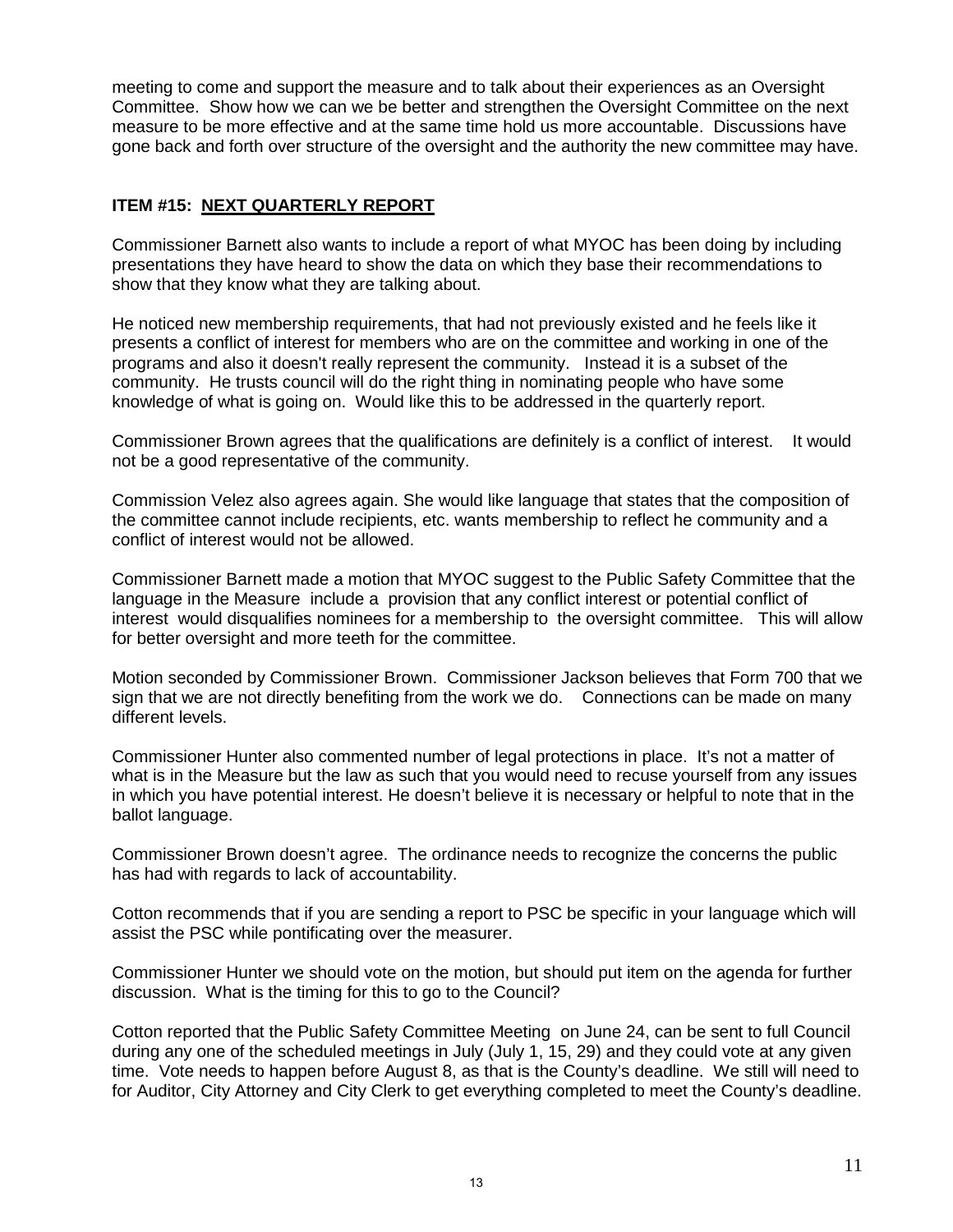Commissioner Hunter asked for date of next MYOC meeting. Cotton confirmed it is July 21<sup>st</sup>. Hunter felt it wasn't appropriate to have a long discussion, as it wasn't part of the agenda or hold a special meeting.

Commissioner Dorado stated there is a motion on the floor, and he wants to make it clear that we are not using this as a slush found, as how some of the public perceive this.

Commissioner Jackson asked for the motion to be restated.

Cotton read from her notes that Commissioner Barnett made a motion to recommend to the Public Safety Committee that the language in the new Safety and Services Measure include a provision that any real or potential conflict of interest should disqualify a committee member for the oversight commission.

**Vote: 3 Ayes** (Dorado, Velez, Barnett & Brown) **2 No's** (Hunter & Jackson); Motion **passed.**

Commissioner Brown referred back to their recommendations which would strengthen the committee by setting aside an amount of money that they can use to use for investigative work, bringing a researcher in, getting advice from CPA. There are no provisions other than staffing, but it doesn't appear to be here either.

Chair Dorado agreed that a little piece of the budget being able to fund our own investigations would put us on the right path to having some impact.

Commissioner Brown commented that any of the duties mentioned on Pg.5 A-F (of Draft Resolution Language handout) are any addition to what we have now, except F.

Cotton stated the language tried to balance out the interests from what they heard from both this Commission and the stakeholders in the community in relation to the accountability factor and the 2 new duties of the commission are some of the pre-factors. One is for the Departments to actually come and meet with the Oversight Committee to discuss how they intend to use the funding; which will allow for a dialogue between the department and the committee. Being able to work on the scope of the evaluation.

Commissioner Hunter appreciated having it written out, as they functionally are already doing most of this now.

Commissioner Jackson agrees with a budget for the Commission.

#### **ITEM #16: AGENDA BUILDING**

Items carried over from May's meeting are: Presentation from the Mayor's Public Safety Advisors, Joe DeVries following up on community town meetings, Chief Reed OFD ramped down plans, HSD Quarterly Report, Coordinate with Asst. Chief Figueroa for a PSO or if tonight's presentation fulfilled this request.

Commissioner Brown wants a writing in advance the items mentioned previously regarding the duties of the Mayor's Public Safety Advisors.

Commissioner Hunter added further discussion on the new Measure and to list as an action item.

Commissioner Jackson would like a discussion on where OPD is with technology in relation to preventing and solving crimes.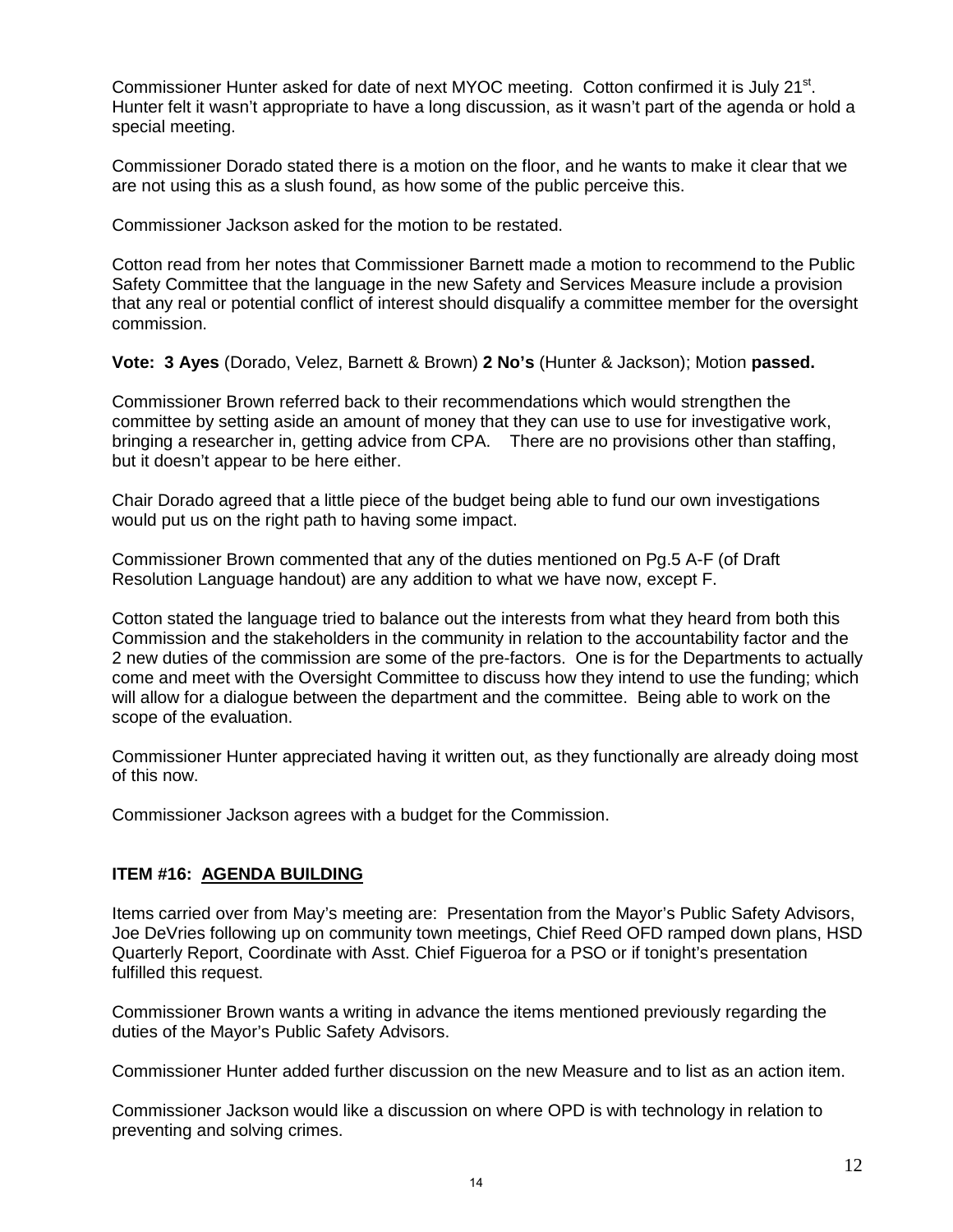## **ITEM #18: ADJOURNMENT**

The meeting was adjourned at 9:31 p.m.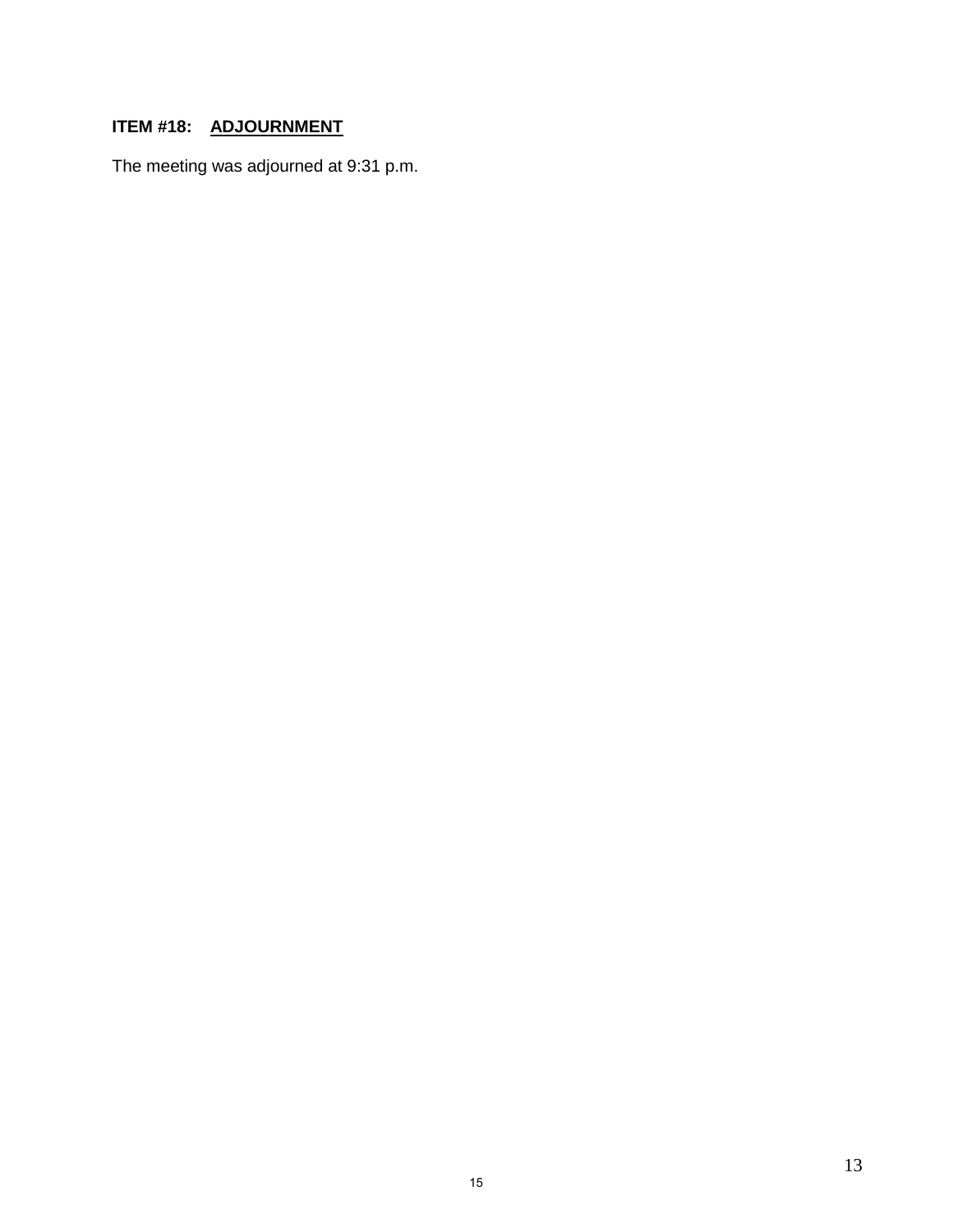#### **MEASURE Y OVERSIGHT COMMITTEE MEETING July 9, 2014 (MINUTES) Mark Dunakin Hearing Room, First Floor**

### **ITEM #1: CALL TO ORDER**

The meeting was called to order by Chairperson Dorado at 6:45 p.m.

#### **ITEM #2: ROLL CALL, ATTENDANCE, QUORUM**

- Present: Chairperson Jose Dorado Vice Chairperson Peter Barnett Commissioner Joanne Brown Commissioner Kisha Jackson Commissioner Mara Velez Commissioner Jamila Edwards Brooks Commissioner Lanenna Joiner Commissioner Melanie Shelby
- Excused: Commissioner Ryan Hunter Commissioner Qa'id Aqeel

#### **ITEM #3: OPEN FORUM**

No Speakers

#### **ITEM #4: DISCUSSION ON NEW SAFETY AND SERVICES BALLOT MEASURE LANGUAGE**

Staff member, Chantal Cotton, gave an overview of the changes that were made at the June 24, 2014 Public Safety Committee and outlined the changes from the last draft the Measure Y Committee members previously reviewed.

After much discussion the following motions were made:

1) Commissioner Barnett made a motion to make a recommendation to the City Council to amend the language in Section 3 B to add .25% of the total revenue collected in the measure to be allocated to support the work of the Commission. Seconded by Commissioner Brown.

The Committee voted 2 Yes (Barnett & Brown); 4 No (Joiner, Velez, Jackson, Dorado) with members Edwards Brooks and Shelby abstaining. **Motion failed**.

2) Commissioner Velez made a motion to make a recommendation to the City Council to amend the language in Section 3 B to add .25% of the total revenue collected in the measure to be allocated to support the work of the commission to be limited to training, meeting supplies and hiring of consultants. Seconded by Commissioner Jackson.

The Committee voted 0 Yes; 6 No (Joiner, Velez, Jackson, Dorado, Barnett & Brown) with members Edwards Brooks and Shelby abstaining. **Motion failed**.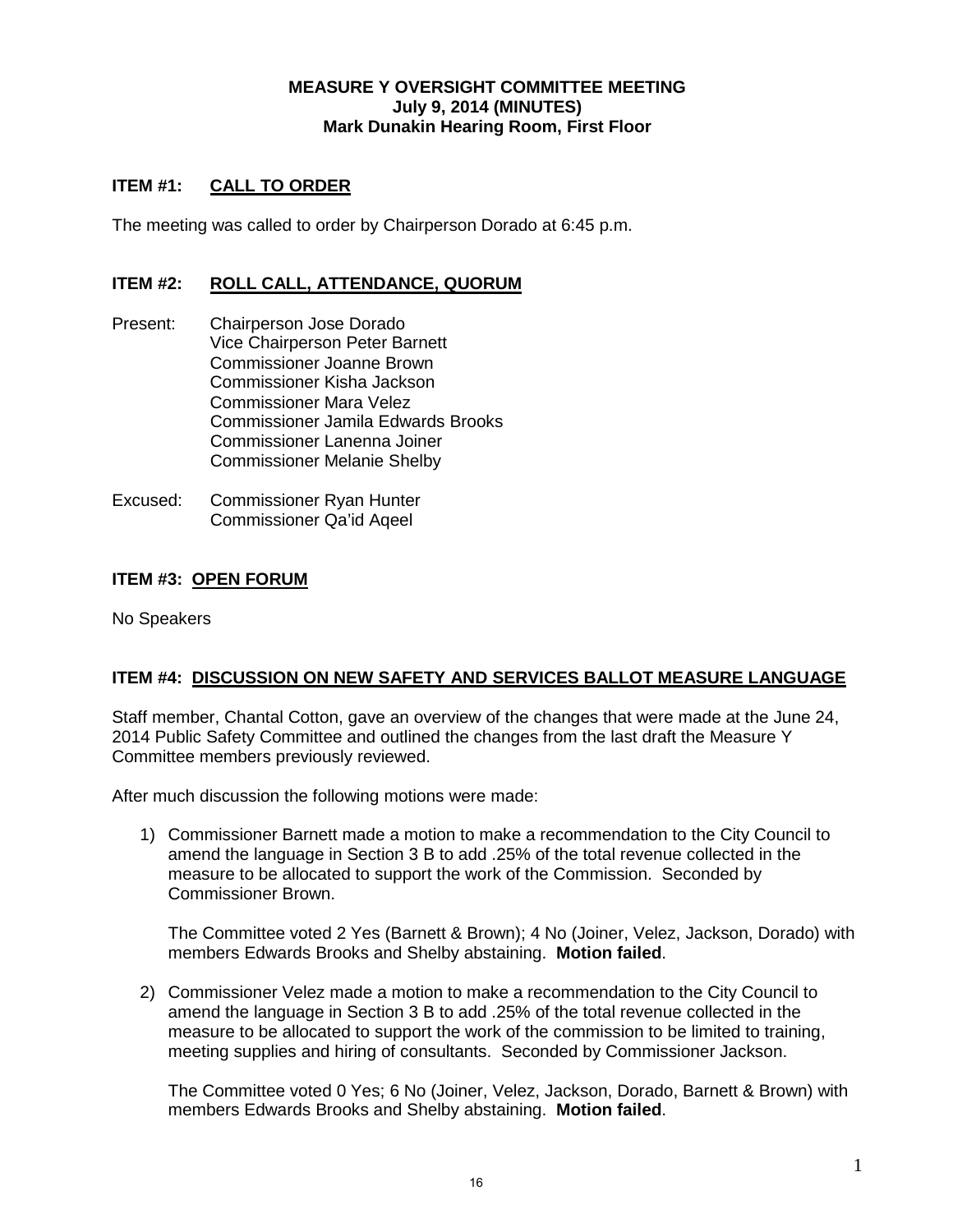3) Commissioner Jackson made a motion to recommend to the City Council to amend the draft language in Section 3 B to take .15% of total revenue collected in this measure for support to the commission for meeting supplies, retreats and hiring consultants. Seconded by Commissioner Barnett.

The Committee voted 6 Yes (Joiner, Velez, Jackson, Dorado, Barnett & Brown) with members Edwards Brooks and Shelby abstaining. **Motioned Passed**.

4) Commissioner Brown made a motion to recommend to the City Council to amend the draft language to section 4 A (3) to maintain the composition of the committee to its current level of 11 members.

The Committee voted 6 Yes (Joiner, Velez, Jackson, Dorado, Barnett & Brown) with members Edwards Brooks and Shelby abstaining. **Motioned Passed**.

5) Commissioner Jackson made a motion to make a recommendation to the City Council to remove the draft language in Section 3 C and 3 D. Seconded by Commissioner Barnett.

The Committee voted 2 Yes (Dorado & Jackson); 3 No (Barnett, Brown & Velez) with members Edwards Brooks and Joiner abstaining. **Motioned Failed.**

6) Commissioner Barnett made a motion to make a recommendation to the City Council to remove the draft language in Section 4 A.5. Seconded by Commissioner Jackson.

The Committee voted 3 Yes (Barnett, Velez, Brown); 3 No (Dorado, Joiner, Jackson) with member Edwards Brooks abstaining. **Motioned Failed.**

7) Commissioner Barnett made a motion to make a recommendation to the City Council to replace the draft language in Part 1, Section 4. A.6 g & h with the following: The Commission shall request annual or biannual reports from program managers, service providers and Departments receiving funding. Such reports should include spending priorities, program activities, anticipated outcomes, and goals achieved. Based on these reports, the Commission shall make recommendations for program modifications, funding adjustments, or other actions designed to ensure that each program contributes to reducing or preventing violent crime, or enhancing police or violence reduction efforts. Seconded by Commissioner Brown.

The Committee voted 4 Yes (Joiner, Velez, Brown, & Barnett); 1 No (Dorado) with members Edwards Brooks and Jackson abstaining. **Motioned Passed**.

#### **ITEM #5: ADJOURNMENT**

Meeting was adjourned at 8:45pm.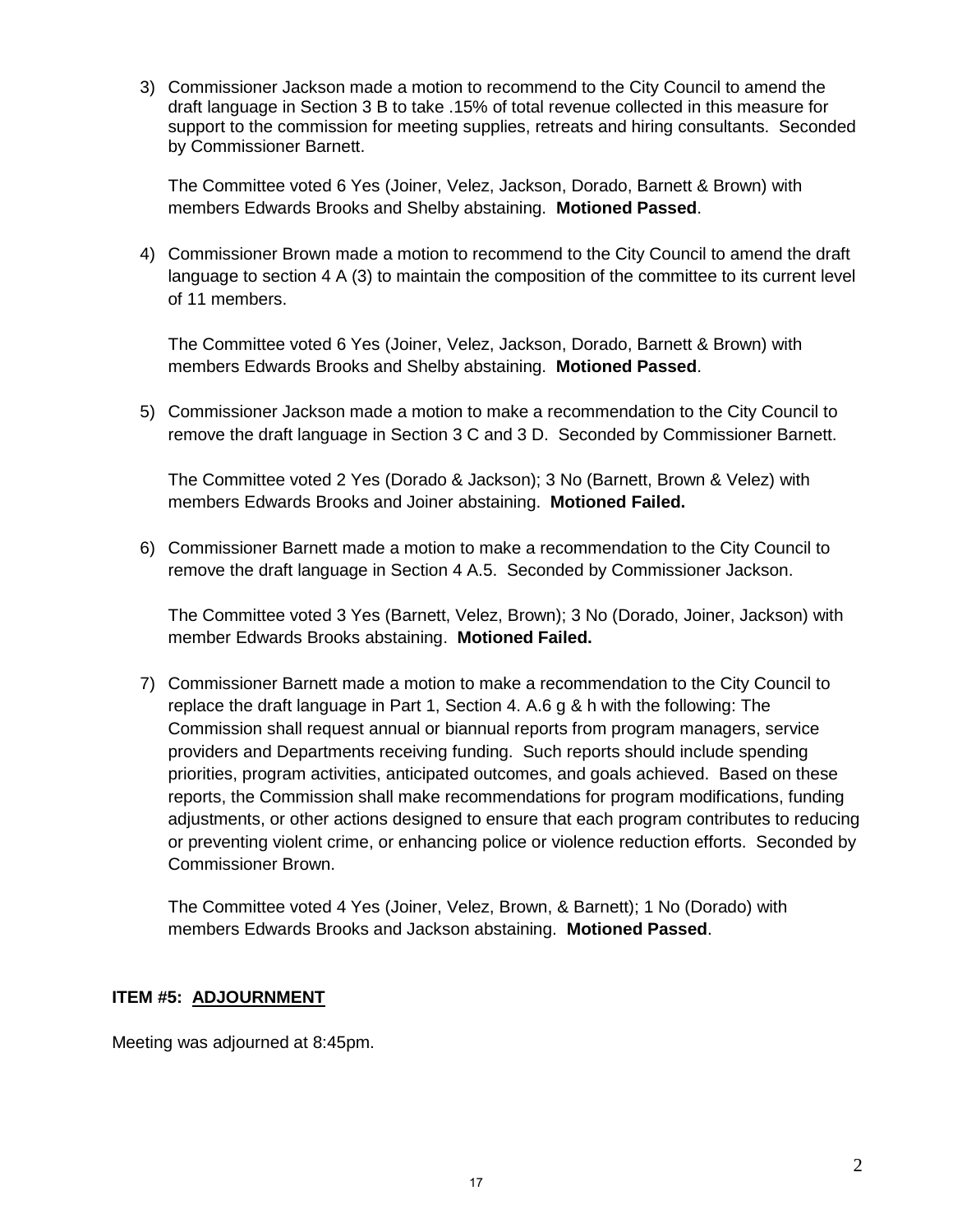### **MEASURE Y OVERSIGHT COMMITTEE MEETING July 21, 2014 (MINUTES) Mark Dunakin Hearing Room, First Floor**

## **ITEM #1: CALL TO ORDER**

The meeting was called to order by Chairperson Dorado at 6:39pm

### **ITEM #2: ROLL CALL, ATTENDANCE, QUORUM**

- Present: Chairperson Jose Dorado Vice Chairperson Peter Barnett Commissioner Lanenna Joiner Commissioner Mara Velez
- Absent: Commissioner Qa'id Aqeel Commissioner Jamila Edwards Brooks Commissioner Kisha Jackson Commissioner Joanne Brown Commissioner Ryan Hunter Commissioner Melanie Shelby

Quorum not established.

### **ITEM #3: OPEN FORUM**

No speakers

#### **ITEM #4: APPROVAL OF MINUTES**

Postponed until Quorum has been established.

**ITEM #5: AGENDA DISCUSSION**

No changes.

#### **ITEM #6: MEASURE Y COORDINATOR ANNOUNCEMENTS (Chantal Cotton)**

Ms. Cotton send Chief Reed's apology for not being able to attend. Staff read the ramp down plan from the agenda packet (Page 13) and explained that the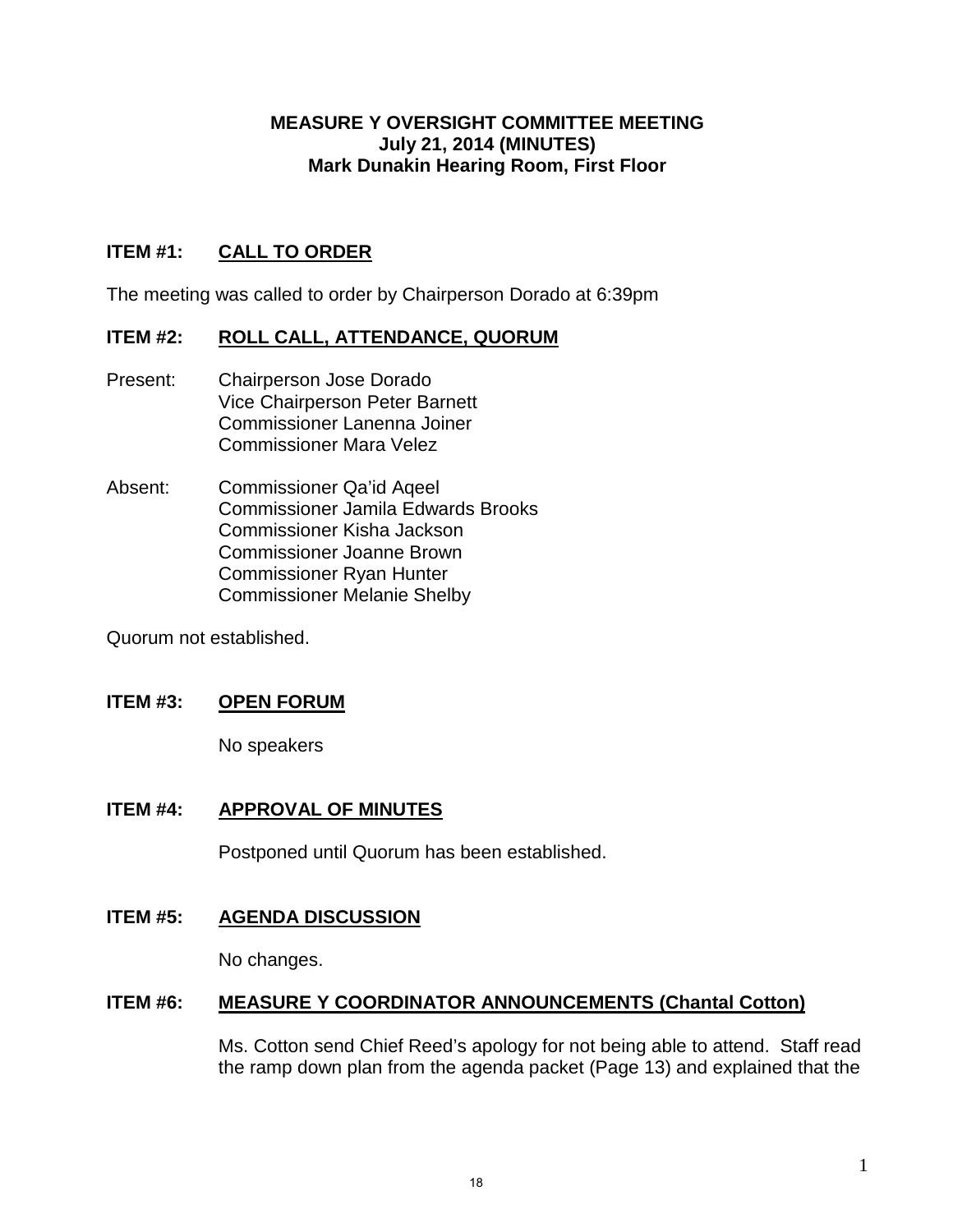important emergency response services done by OFD would be affected by the lack of Measure Y funds.

The City just recently adopted an MOU with the Fire Fighter's union committing to keeping the current staffing levels. Staff is set for the length of the contract, which the city is obligated to fund. Without the Measure Y funds, the general purpose fund would be impacted, which would greatly affect the funding sources for other city services such as libraries, etc.

Commissioner Barnett inquired if OFD is really not affected by the funding?

Ms. Cotton responded not necessarily true. The general purpose fund will be impacted, which trickles down to all city services.

On page 15 of your packet, in response to your request from the last meeting, you will see a map of the locations of each station which corresponds to the list of stations previously submitted.

Chairperson Dorado stated to please tell the Chief that we said thank you.

## **ITEM #7: PSO PRESENTATION**

Officer Rio Delmoral, OPD District 4 beat 26

Wanted to talk about a Pop project that took about 2 years due to hiccups but were able reach their goals and were successful. The community voiced the concerns and brought it to the PSO attention.

Project is at Library at 81<sup>st</sup> & Rudsdale Avenue a location where the community had noted issues related to traffic. Although it seemed easy, it wasn't. He had no traffic division to support him and his work schedule does not coincide with the timing of the traffic issues they were experiencing. He reached out to other law enforcement agency for assistance such as OUSD Police, BART and Housing Authority.

Needed city staff to come and evaluate the traffic engineering issues. Crosswalks were faded near the schools and things were dilapidated.

The community went out and got other community members involved to attend a meeting regarding the traffic issues. The meeting had around 180 people including Cpt. Tull (Area 4) council members, mayor and city staff.

He brought the people of his community so they could be heard and voice their interactions throughout the entire process and project.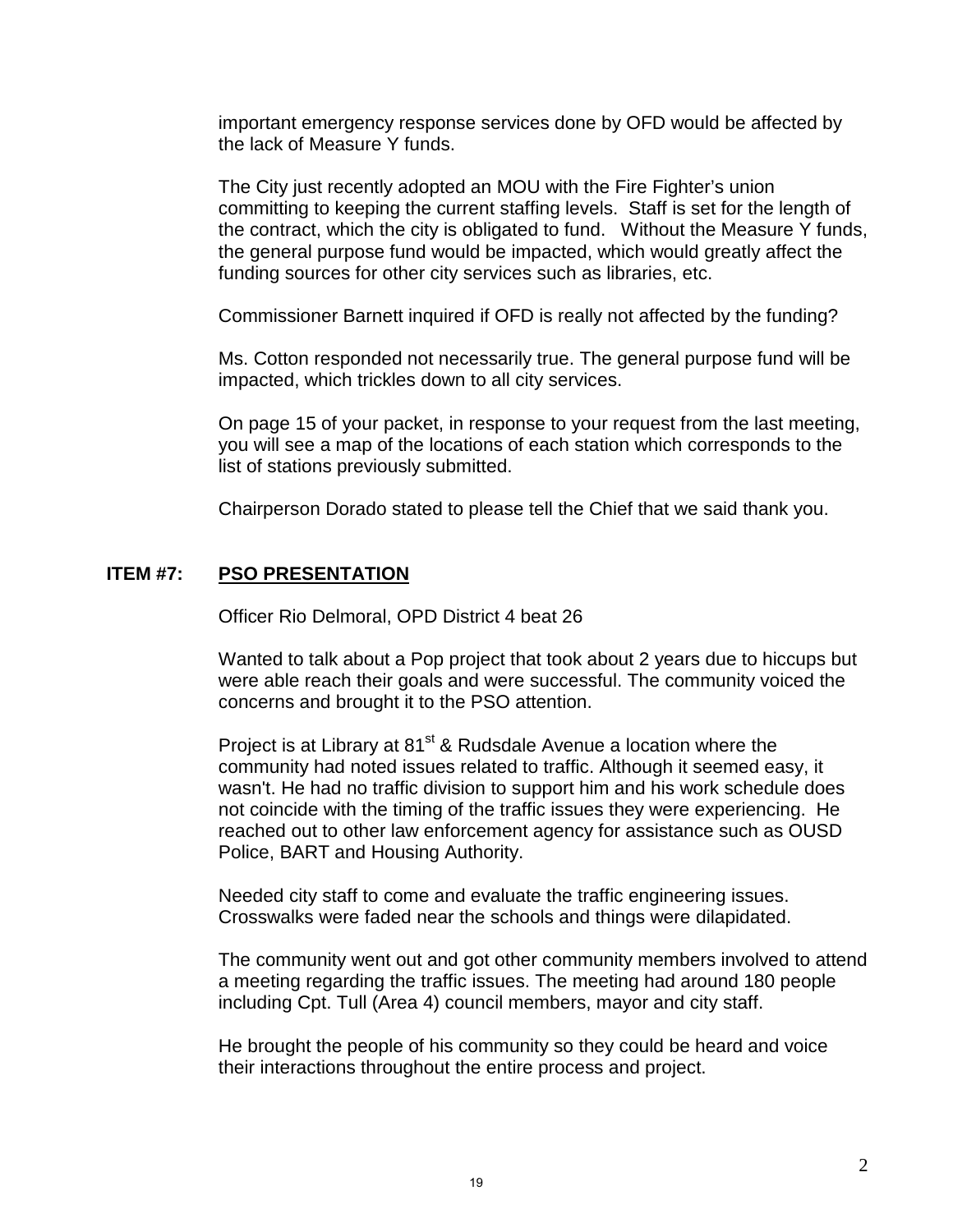Caroline Hewitt is a long time resident of east Oakland in the Coliseum corridor. The PSO and NSC were able to help them transcend race and language. Worked on organizing the meeting which included the children, who their own concerns. This allowed them to be able to get the attention of the departments who offered solutions to the concerns.

Leticia Hernandez is happy to support our officer because he has supported us. He has been responsive to our concerns. We started as a small committee coming together which started by participating in the OPD/NCPC meetings. It was formed by different people of different languages.

Nancy Mejia commented on how several of us came together with people from the library and the police department. Unfortunately, it is not until something as happens that makes us act. A child that lives with where was hit and that is what drove them to act.

Edith Guillen, NSC leader was amazed that these parents organized in just one month. They came to the meeting with problems **AND** solutions. They went and talked to all the parents at the schools and organized. Because of their organizing, they saw results, saw resources pouring in, and they now have a crossing guard. They are planning a national night out event. Thank you to Officer Delmoral and to the committee for letting them come to speak.

Commissioner Velez asked what do you think would happen without PSOs?

Officer Delmoral responded he believes there would be a reduction in interaction between OPD and the community because of the high volume of service calls. Not sure what is going to happen with the PSO program but it would affect the department.

Ms. Hewitt commented that in this area of east Oakland, it is very important that the police are present. The community should not be afraid of the he police nor should the police be afraid of us. Having officers guide us through the bureaucracy helps us to get the respect that we deserve.

Commissioner Barnett commented that if these problems were obvious for a long time, they were known. How difficult was it to get the city departments involved in this neighborhood? Officer Delmoral said the community was driven to get things organized get the departments involved. They want to use this as a model process as to how working together you can reach success.

Ms. Guillen commented on a program that they used to work with Service Delivery Teams (SDS). It operated just the way this happened, getting the right personnel together to tackle the problems. She is glad that we are going back to the SDS type of model again.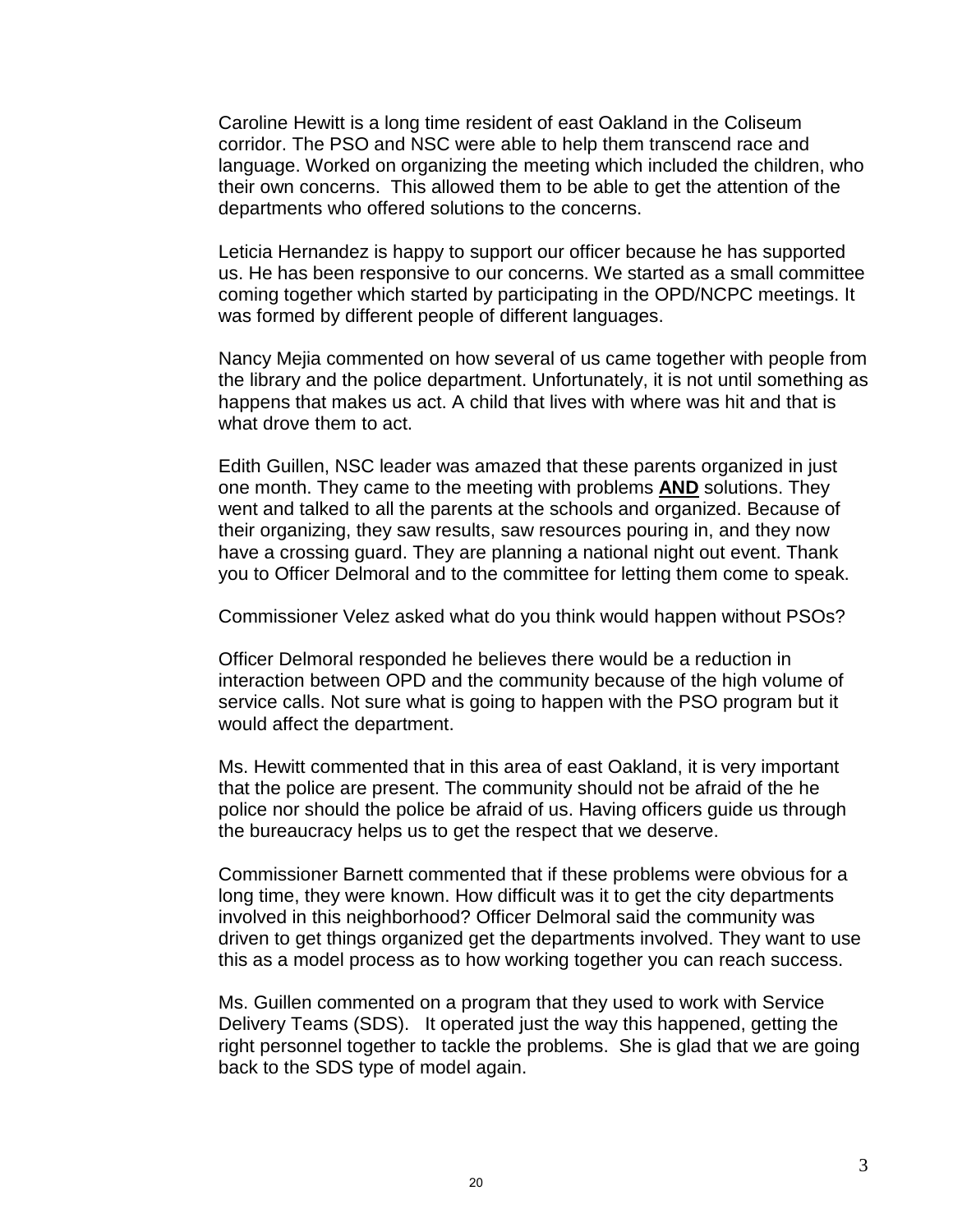Ms. Hernandez said they continue to be active by taking photos and videos of things that need to be fix. We're here to ask for your support.

Chairperson Dorado asked if SARAnet process was used in this instance? Officer Delmoral confirmed it had. The assessment and the lessons learned here are transferable throughout the city. They really want to be able to share such victories through the work of the PSOs and by hopefully having a public version of the SARAnet system in the future. This type of project is what will get us to where we want to be.

You need to figure out a way on how to maintain the momentum you have made through this core group because you will not always have this many folks at every meeting.

You really want to advocate for the money in Measure Y to support your PSOs by supporting the new measure that will be on the ballot in the fall. Get voters together for approving this measure.

### **ITEM #8: MAYOR'S PUBLIC SAFETY ADVISOR PRESENTATION**

Brett Baddelle and Reginald Lyles

Went over the overview of their role as described in the agenda packet (Page 17). Also explained that the issues related to public safety in Oakland are deeper than any one solution and one issue.

Mayors summer job program is a big piece of that in terms of giving job training opportunities kids to keep them out of trouble. They work with those youth and that program.

Over 3000 student applicants have applied for the Mayor's Summer Job Program. Mayor has secured 2056 job opportunities as of today. Increase in interest as well as funding available. Working on filling the remaining 38 jobs. There were about 300 jobs

Commissioner Joiner asked if you can talk more about how people can get involved in the program?

The program asks you be an Oakland resident between the ages of 16-21 years of age and willing to work and learn. The program is currently closed. But if a student is really interested, they can call Brett at 238-7914 and he'll work his hardest to get youth employed.

The advertisements for Police Officer Trainee are the police academy. They asked Chief Whent to write a letter to the clergy of Oakland that Brett and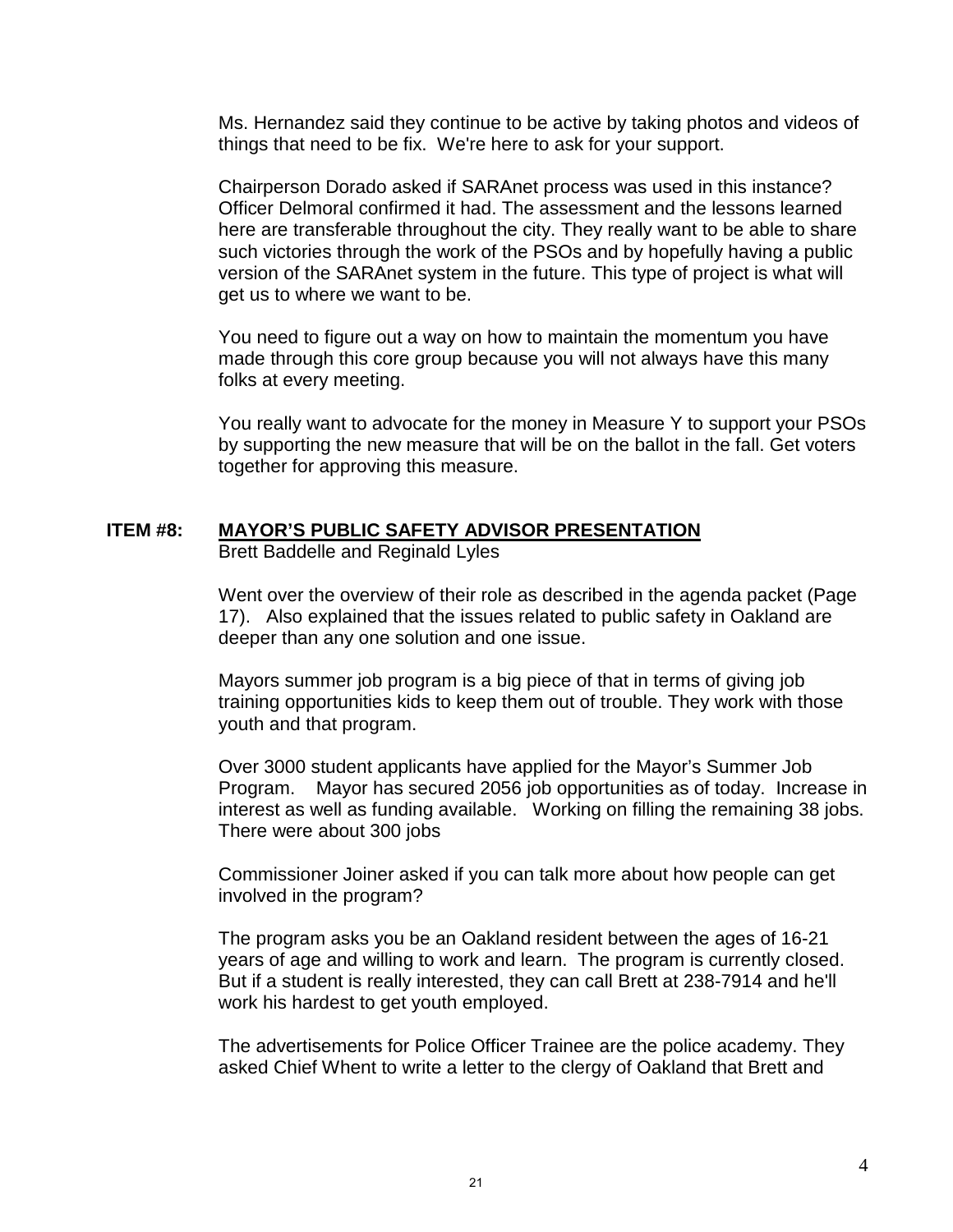Reggie take to the community to try to get the word out about applying for these job opportunities.

Commissioner Barnett asked if they had any suggestions of how the funding can be better used.

Mr. Badelle commented don't spread the money so thin so they can be put to scale. Use it for the programs who can deliver what they say they will do, like Men of Valor, Youth Radio, Cypress Mandela, that we are seeing real results from.

Mr. Lyles added documentation is key to show their effectiveness, and making sure that agencies are doing what they said they would deliver. Be vigilant with making sure the funding is going to the right place.

Commissioner Barnett can you email us with the programs that are effective?

Mr. Baddelle added we are here every day to save lives. Use the data and visit the sites so you can see first-hand what is happening every day out there to help you make decisions.

Commissioner Velez commented that this is very helpful to see you guys here today. Some of your goals and activities overlap with the duties of sworn officers. Why are you needed as well as the sworn? What would happen if your position were eliminated or reduced?

Mr. Lyles opinion is that OPD is getting better now. But there are issues that fall between the cracks where you need a different perspective to help get the full truth out. Having us as an outside voice brings out another level of openness and fairness and helps the Mayor hold the Chief accountable.

Procedural Justice Class is a requirement that all police officers and dispatchers are required to take. It is based on the Chicago model. It shows how officers should better interact with the public. Mr. Baddelle along with others is a teacher for the program.

Commissioner Joiner requested to please add LGBT issues and sensitivities to the agenda for future classes. Also be sure to publicize the fact that working for OPD as a sworn person may not always mean being on the ground and directly fighting crime. Also noting to people that the internal functions of OPD are also part of the narrative.

Chairperson Dorado asked what more do OPD and the PSOs need? Mr. Lyles commented an online public SARAnet database that officers can use a resource on how to solve some problems, as well as placing officers as PSO's who are energetic and enjoys the challenges.

5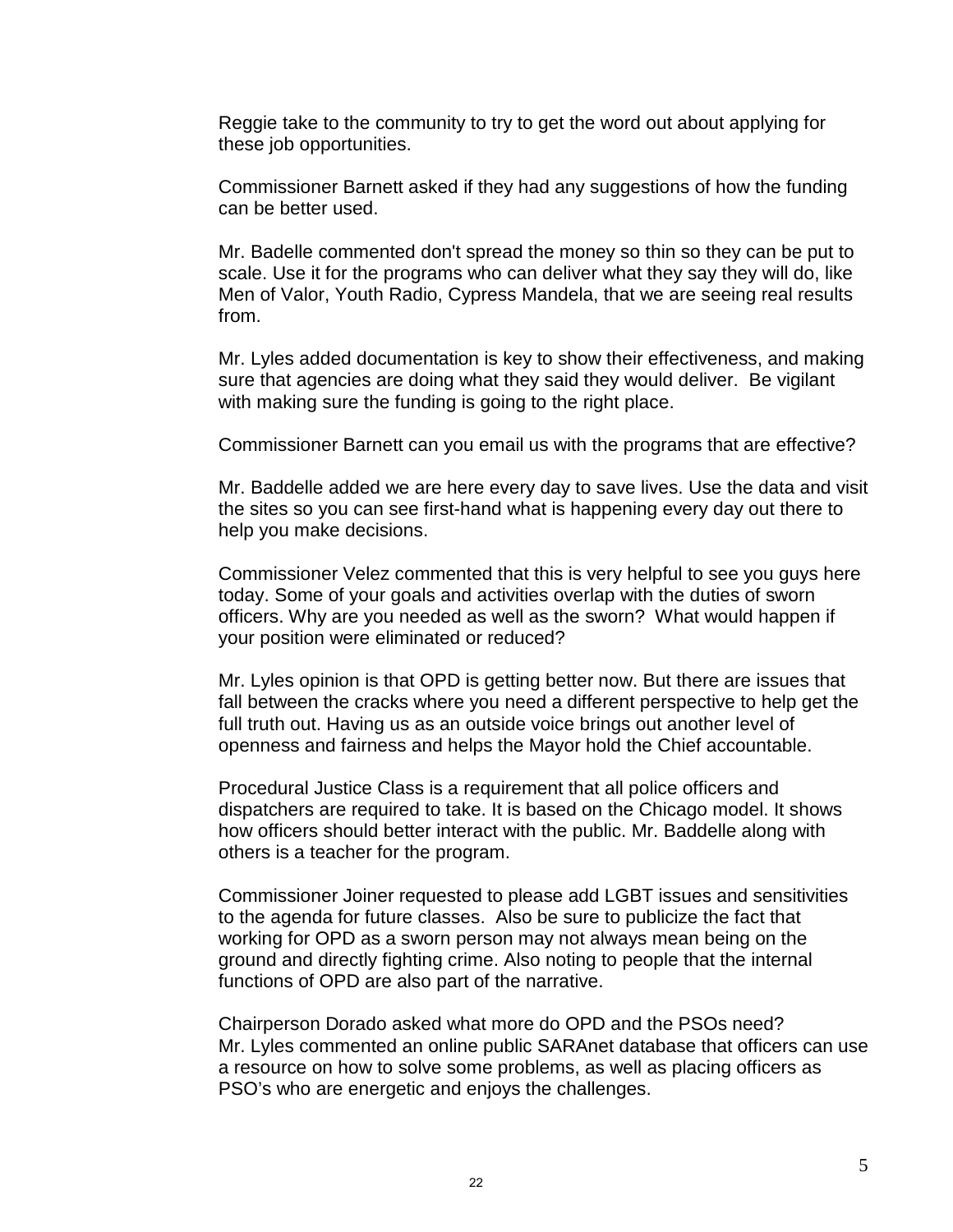Commissioner Velez commented on how to increase the number of women in future academies. Commissioner Joiner also added about when recruiting individuals, there are other opportunities available within the Police Department.

Chairperson Dorado would want to have volunteers work on the research and analysis for the PSOs. People are interested in doing this in an organized fashion. You can train people to do the redaction in the SARAnet database. Someone who can instantly respond to the folks in the community who needs help when OPD is not able to respond because of priority issues.

Chairperson Dorado asked what is happening with a report from the Town Hall Meetings. Mr. Baddelle noted he was working on compiling the information from the 6 meetings they held, and they hope to have information up on the website by the end of the month.

#### **ITEM #9: OPD FOLLOW UP ON PSO BREAKDOWN (Nell Taylor)**

First quarter Overtime for PSO's totaled \$422,000.

Chairperson Dorado requested the report be organized by beat number instead of by name. An updated copy would be appreciated. Ms. Taylor will send.

Why are there some officers where they have spent less than 1% of their time doing PSO work?

Ms. Taylor commented it could be a key entry issue. She will follow up on what they were doing in entering the information. If it is really the case that the amount of time is so small, then we will have to address why.

Commissioner Barnett inquired if they were trained on how to document their time. Are there written guidelines for how to enter the time? Ms. Taylor gave him a copy of a draft of the training.

Ms. Taylor is working to organize a training for the PSO's on how to report hours worked to the correct categories for some time in August.

### **ITEM #10: HSD QUARTERLY REPORT (Peter Kim)**

He reviewed the report included in the packet (Pages 22-27) on the total expenditures between January and March 2014.

Commissioner Velez requested an addition of one more bar graph with an accumulated total.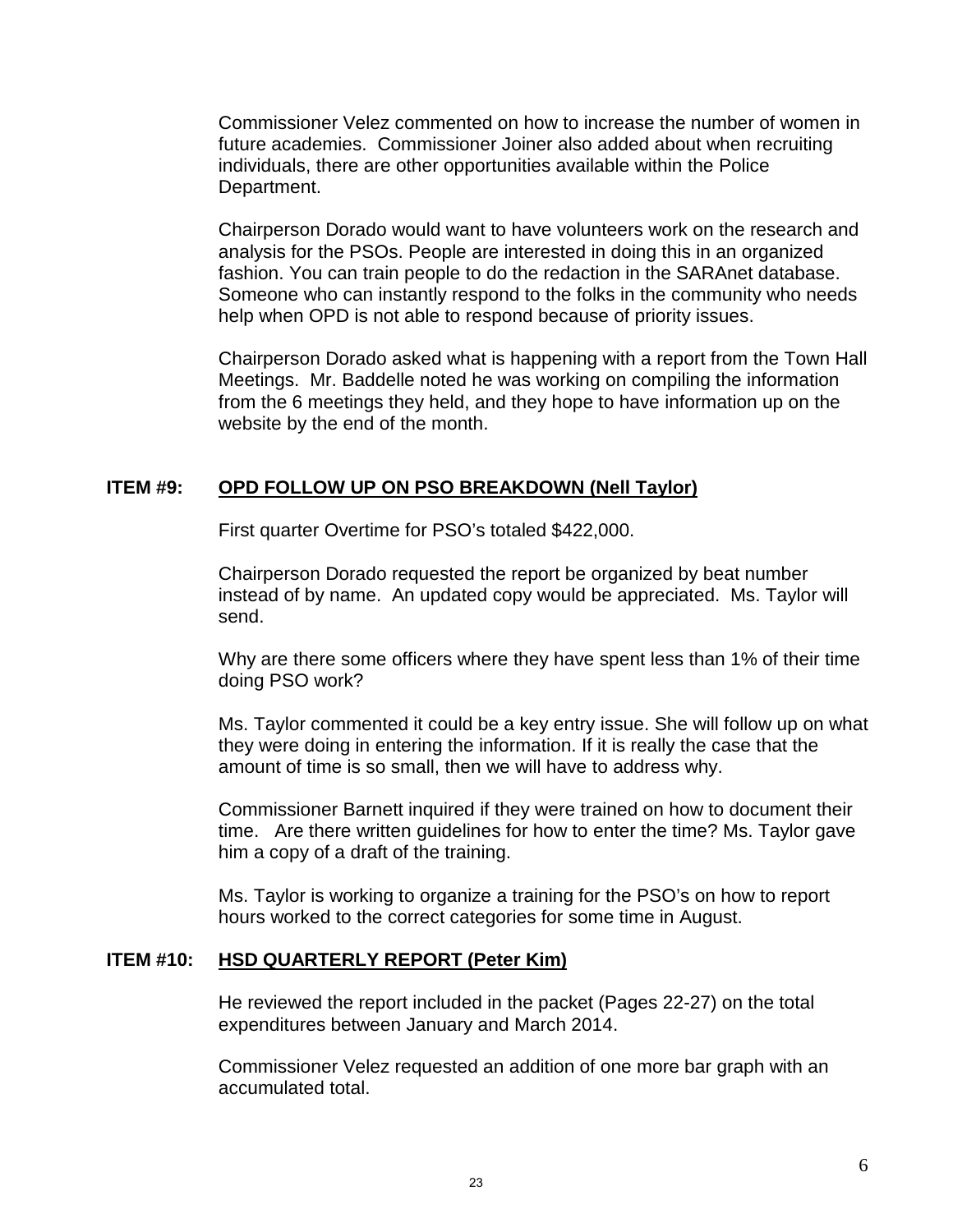Graph and Narratives didn't match up. Ms. Cotton explained that can you send an updated version of graph which we can post on line.

## I**TEM #11: NEW BALLOT MEASURE LANGUAGE**

Ms. Cotton gave your recommendations to Councilmember Lynette Gibson-McElhaney who has been leading the effort on the new measure. She compiled your input with the input from other community members into recommendations that she put into a supplemental report on July 11, 2014. In her supplemental report, she took your request for additional support and added that as a recommendation but not the additional funding. The background for this is that she is balancing many stakeholder concerns here as well as realizing that the funding provided by the 3% of the total amount collected will be more than the current funding level for evaluation, staff, etc.

She didn't recommend to the other two concerns pushed forward by MYOC due to the balancing of concerns by multiple stakeholders about the committee size as well as the pre-functions of the committee.

The measure was passed by Council and as soon as a legal review of huge updated language is completed, this will be available online with the signed resolution by the clerk and attorney.

It is possible that an amendment to the language may come up at the July 29th Special Council meeting due to some potential issues around the language for the collection of the tax and the reinstatement of the tax as currently written.

### **ITEM #12: AGENDA BUILIDNG**

Commissioner Barnett didn't feel that the OFD impact report was very responsive. Maybe they don't need the funding. Didn't discuss on how they would need to adjust if the funding wasn't available. He also felt that the Human Services Report wasn't enough either, as they just gave numbers. We want performance data and specifics on what is going on. We want to see the underlying data.

Commissioner Velez suggested that we can discuss what types of data they want to see in reports which reflect metrics, number of people served by beat, quarter, what were the invoices paying for, etc.

Commissioner Barnett added he would like to add these to the discussion as well: